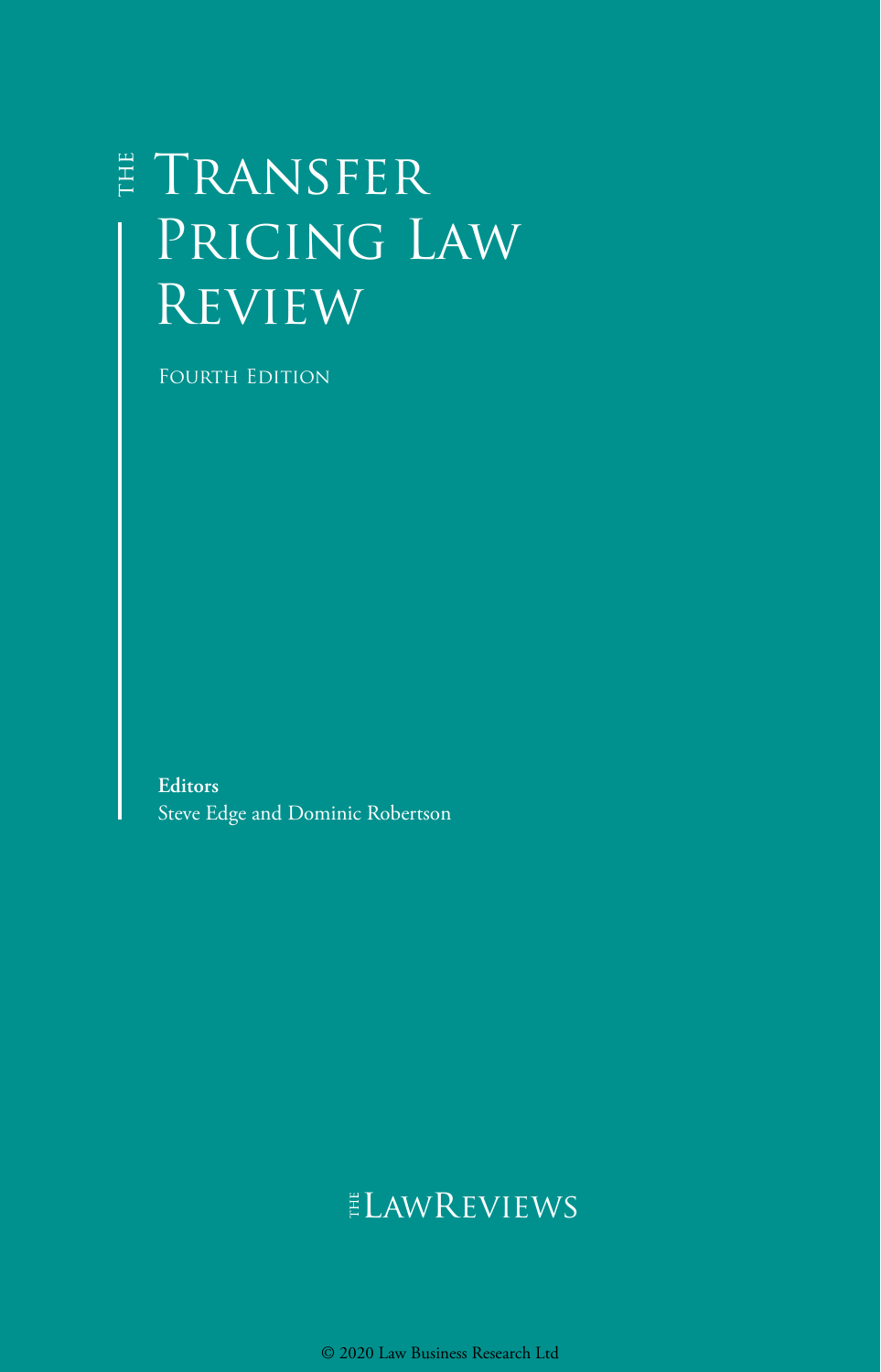# **E TRANSFER** PRICING LAW Review

Fourth Edition

Reproduced with permission from Law Business Research Ltd This article was first published in July 2020 For further information please contact Nick.Barette@thelawreviews.co.uk

**Editors** Steve Edge and Dominic Robertson

# ELAWREVIEWS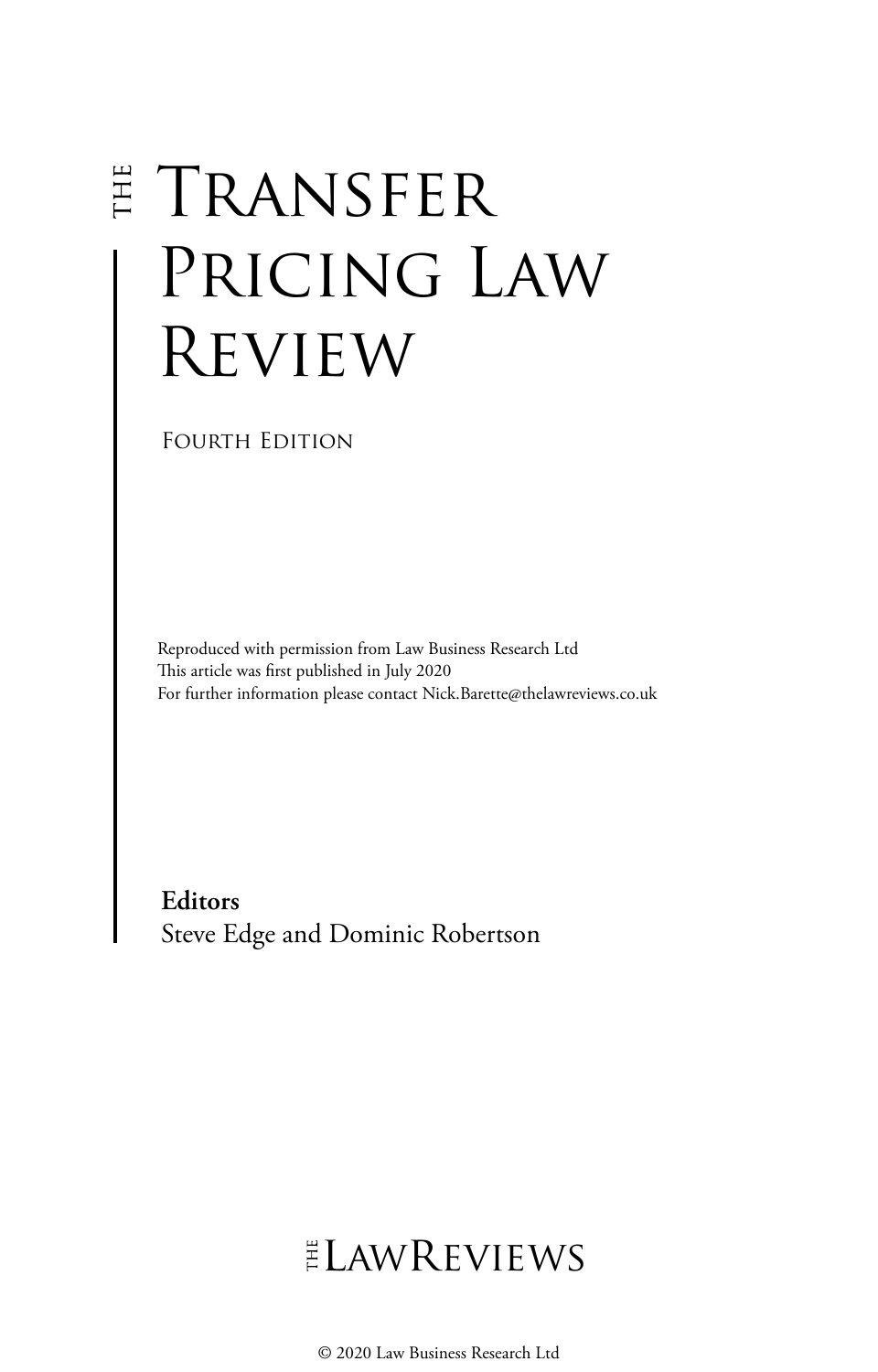#### PUBLISHER Tom Barnes

#### SENIOR BUSINESS DEVELOPMENT MANAGER Nick Barette

BUSINESS DEVELOPMENT MANAGER Joel Woods

SENIOR ACCOUNT MANAGERS Pere Aspinall, Jack Bagnall

ACCOUNT MANAGERS Olivia Budd, Katie Hodgetts, Reece Whelan

PRODUCT MARKETING EXECUTIVE Rebecca Mogridge

> RESEARCH LEAD Kieran Hansen

EDITORIAL COORDINATOR Tommy Lawson

PRODUCTION AND OPERATIONS DIRECTOR Adam Myers

> PRODUCTION EDITOR Andrew Dawes

> > SUBEDITOR Carole McMurray

CHIEF EXECUTIVE OFFICER Nick Brailey

Published in the United Kingdom by Law Business Research Ltd, London Meridian House, 34–35 Farringdon Street, London, EC4A 4HL, UK © 2020 Law Business Research Ltd www.TheLawReviews.co.uk

No photocopying: copyright licences do not apply. The information provided in this publication is general and may not apply in a specific situation, nor does it necessarily represent the views of authors' firms or their clients. Legal advice should always be sought before taking any legal action based on the information provided. The publishers accept no responsibility for any acts or omissions contained herein. Although the information provided was accurate as at June 2020, be advised that this is a developing area. Enquiries concerning reproduction should be sent to Law Business Research, at the address above. Enquiries concerning editorial content should be directed to the Publisher – tom.barnes@lbresearch.com

ISBN 978-1-83862-511-5

Printed in Great Britain by Encompass Print Solutions, Derbyshire Tel: 0844 2480 112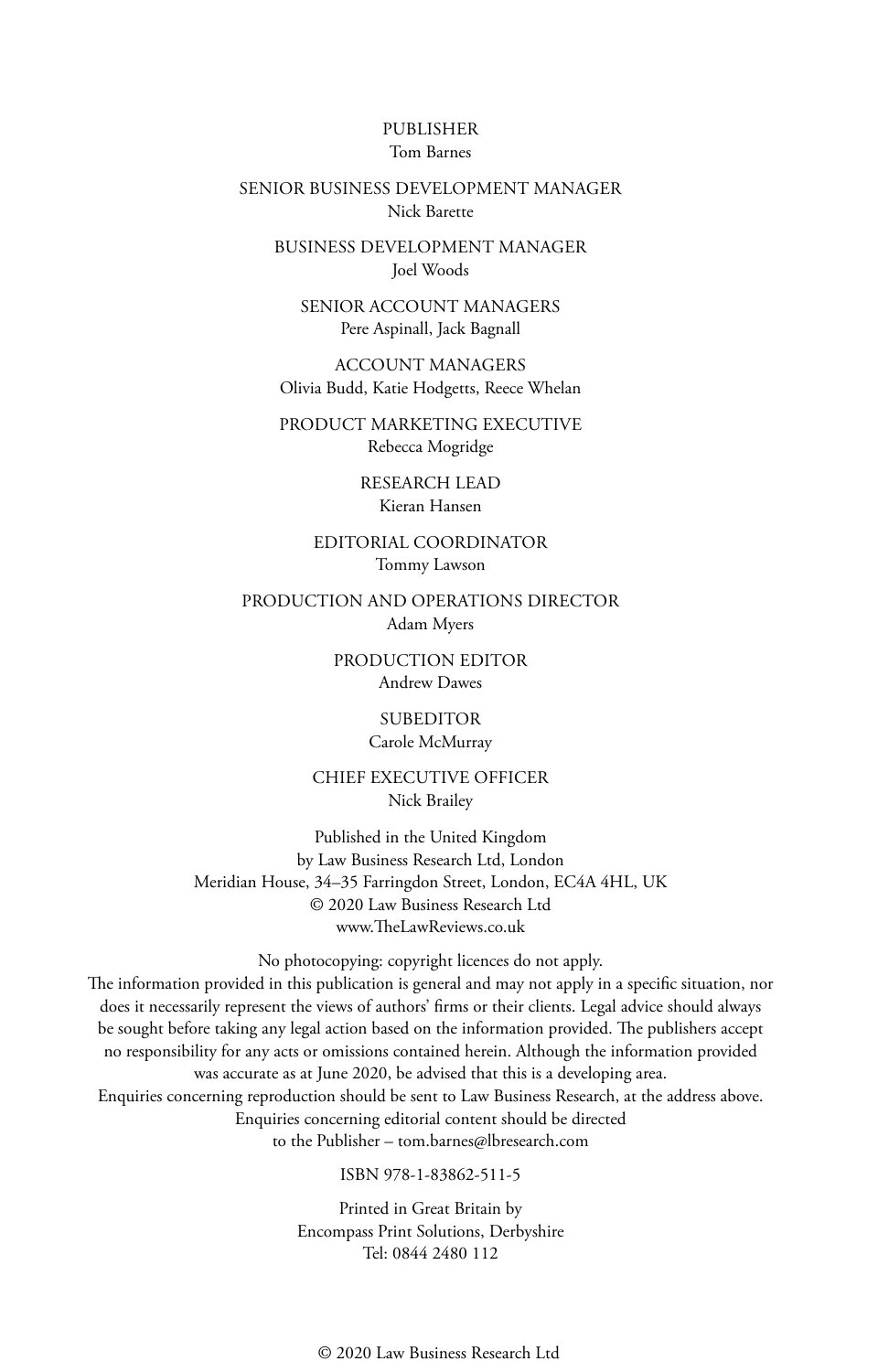# ACKNOWLEDGEMENTS

The publisher acknowledges and thanks the following for their assistance throughout the preparation of this book:

ARENDT & MEDERNACH

BAKER MCKENZIE

BMR LEGAL ADVOCATES

BPV HUEGEL

CHEVEZ, RUIZ, ZAMARRIPA Y CIA, SC

CMS RUI PENA & ARNAUT

DDTC

DE BRAUW BLACKSTONE WESTBROEK

D'EMPAIRE

HERZOG FOX & NEEMAN LAW OFFICES

HORTEN LAW FIRM

LENZ & STAEHELIN

L O BAPTISTA ADVOGADOS

MATHESON

MORRISON & FOERSTER LLP

NAGASHIMA OHNO & TSUNEMATSU

ROCA JUNYENT

SCORDIS, PAPAPETROU & CO LLC

SLAUGHTER AND MAY

SOŁTYSIŃSKI KAWECKI & SZLĘZAK

STUDIO LEGALE E TRIBUTARIO BISCOZZI NOBILI PIAZZA

TIBERGHIEN LAWYERS | T/A ECONOMICS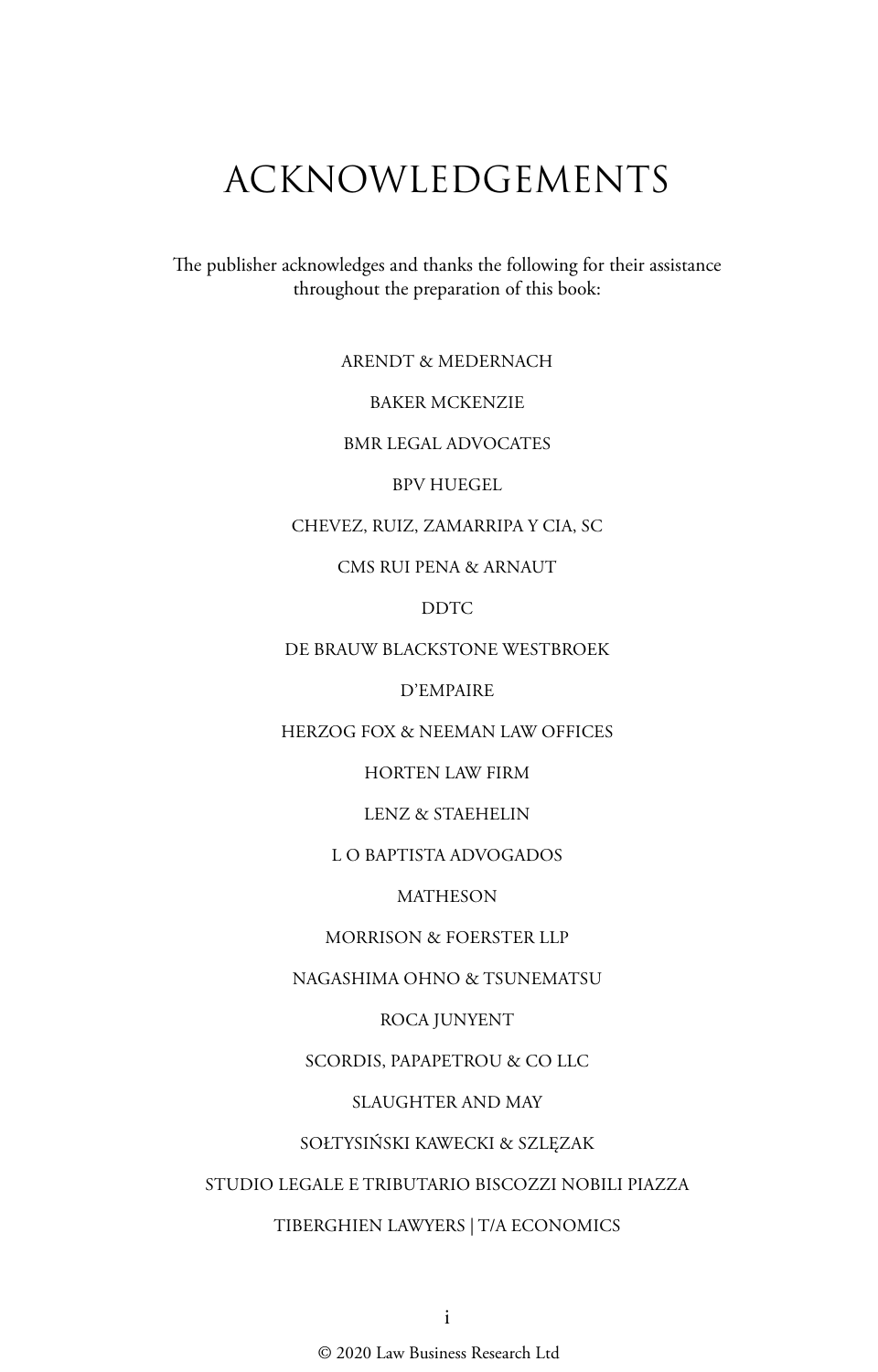#### UDO UDOMA & BELO-OSAGIE

#### ZEPOS & YANNOPOULOS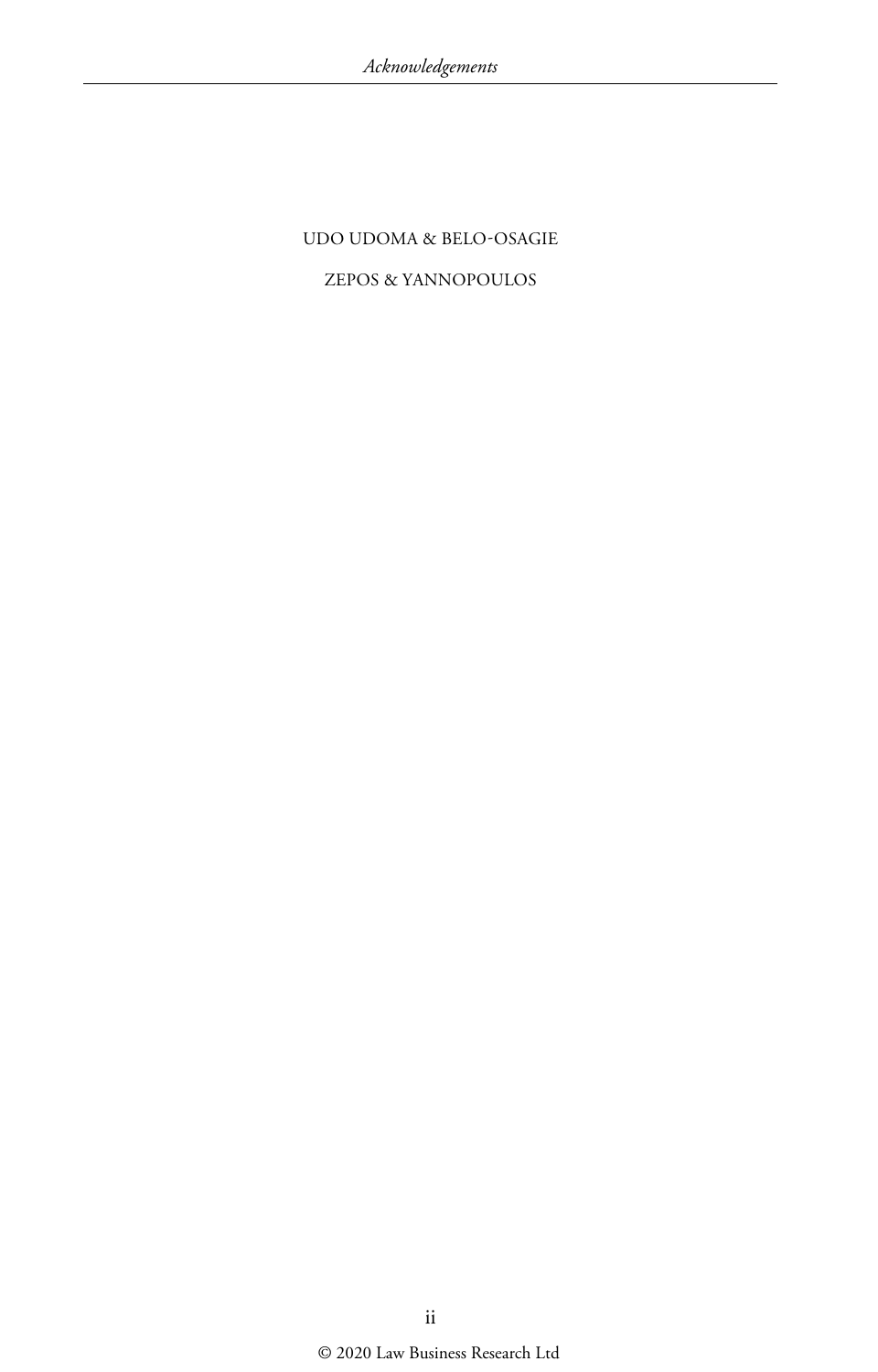# CONTENTS

|            | Steve Edge and Dominic Robertson                                     |  |
|------------|----------------------------------------------------------------------|--|
| Chapter 1  |                                                                      |  |
|            | Gerald Schachner, Kornelia Wittmann, Nicolas D Wolski and Lucas Hora |  |
| Chapter 2  |                                                                      |  |
|            | Ahmed El Jilali and Heleen Van Baelen                                |  |
| Chapter 3  |                                                                      |  |
|            | Marcos Ribeiro Barbosa and João Victor Guedes Santos                 |  |
| Chapter 4  |                                                                      |  |
|            | Kyriacos Scordis and Costas Michail                                  |  |
| Chapter 5  |                                                                      |  |
|            | Martin Bay and Henrik Stig Lauritsen                                 |  |
| Chapter 6  |                                                                      |  |
|            | Stephan Schnorberger and Rabea Lingier                               |  |
| Chapter 7  |                                                                      |  |
|            | Elina Filippou, Elina Belouli and Dimitris Gialouris                 |  |
| Chapter 8  |                                                                      |  |
|            | Mukesh Butani                                                        |  |
| Chapter 9  |                                                                      |  |
|            | Romi Irawan and Yusuf Wangko Ngantung                                |  |
| Chapter 10 |                                                                      |  |
|            | Joe Duffy and Catherine O'Meara                                      |  |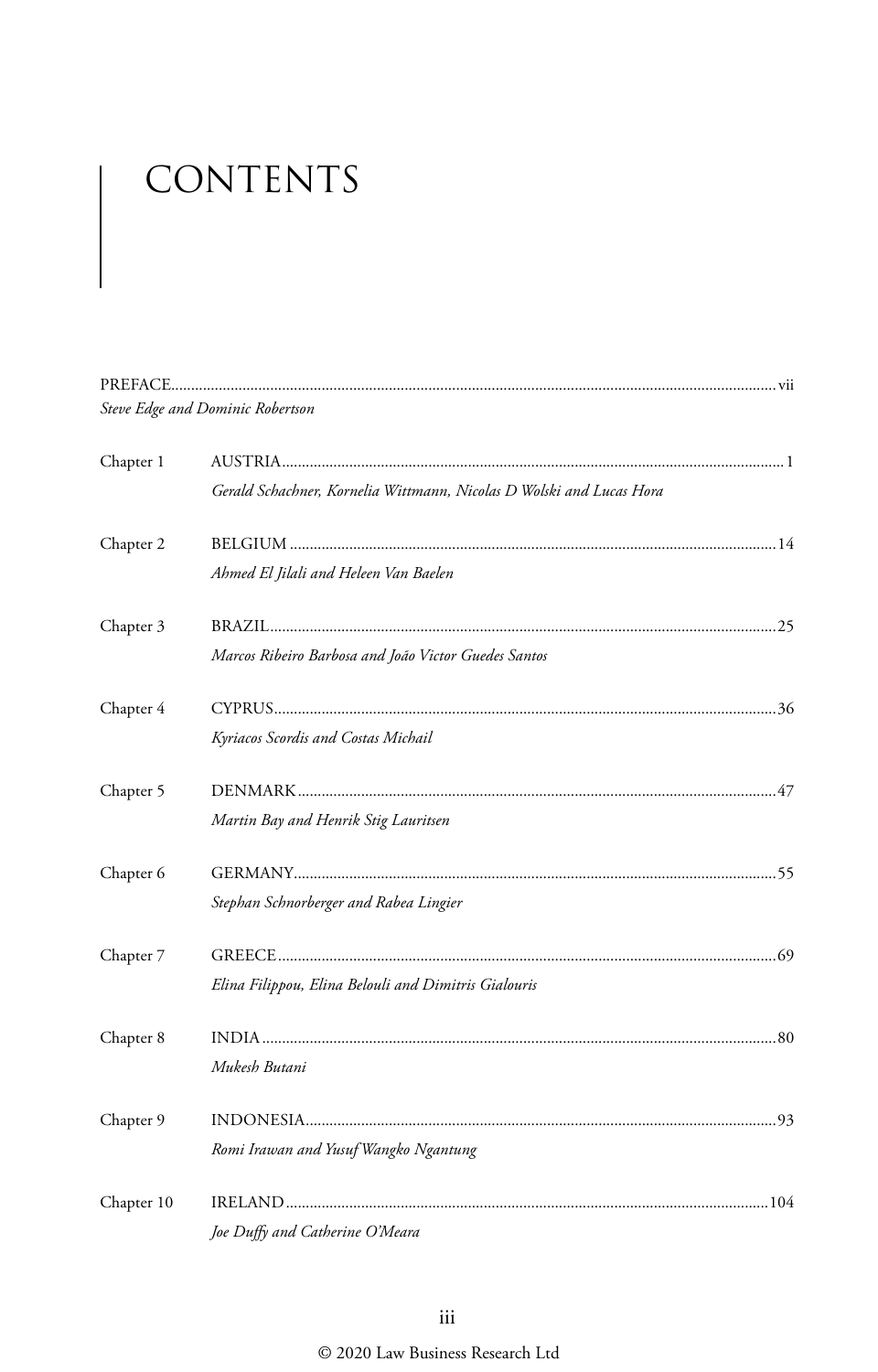| Chapter 11 |                                                               |  |
|------------|---------------------------------------------------------------|--|
|            | Eyal Bar-Zvi                                                  |  |
| Chapter 12 |                                                               |  |
|            | Franco Pozzi, Lisa Vascellari Dal Fiol and Stefano Grossi     |  |
| Chapter 13 |                                                               |  |
|            | Shigeki Minami                                                |  |
| Chapter 14 |                                                               |  |
|            | Alain Goebel and Danny Beeton                                 |  |
| Chapter 15 |                                                               |  |
|            | Oscar Campero P San Vicente and Alejandra Castillón Contreras |  |
| Chapter 16 |                                                               |  |
|            | Bas de Mik and Maarten van der Weijden                        |  |
| Chapter 17 |                                                               |  |
|            | Lolade Ososami, Joseph Eimunjeze and Mojisola Jawando         |  |
| Chapter 18 |                                                               |  |
|            | Sławomir Łuczak, Magdalena Polak and Wojciech Węgrzyn         |  |
| Chapter 19 |                                                               |  |
|            | Susana Estêvão Gonçalves                                      |  |
| Chapter 20 |                                                               |  |
|            | Raúl Salas Lúcia and Pilar Vacas Barreda                      |  |
| Chapter 21 |                                                               |  |
|            | Jean-Blaise Eckert and Jenny Benoit-Gonin                     |  |
| Chapter 22 |                                                               |  |
|            | Steve Edge, Dominic Robertson and Tom Gilliver                |  |
| Chapter 23 |                                                               |  |
|            | Edward Froelich and Jessica Stern                             |  |
| Chapter 24 |                                                               |  |
|            | Alberto Benshimol, Humberto Romero-Muci and José Valecillos   |  |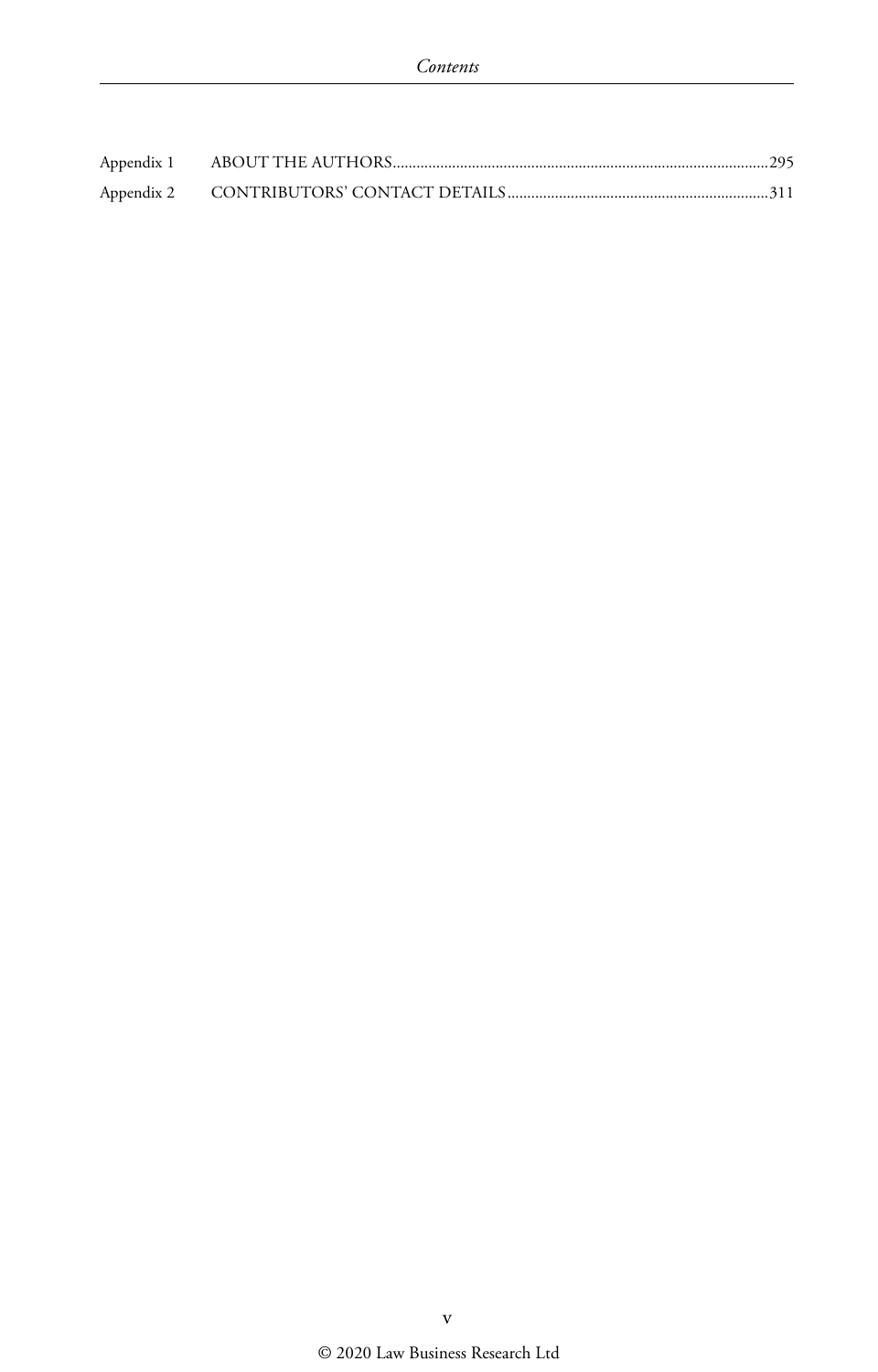# PREFACE

It has been a great pleasure to edit this fourth edition of *The Transfer Pricing Law Review*. This publication aims to give readers a high-level overview of the principal transfer pricing rules in each country covered in the *Review*. Each chapter summarises the country's substantive transfer pricing rules, explains how a transfer pricing dispute is handled, from initial scrutiny through to litigation or settlement, and discusses the interaction between transfer pricing and other parts of the tax code (such as withholding taxes, customs duties, and attempts to prevent double taxation).

Other than Brazil, all the countries covered in this *Review* apply an arm's-length standard and adhere, at least to some extent, to the Organisation for Economic Co-operation and Development Transfer Pricing Guidelines (the OECD Guidelines); and Brazil itself has recently launched a project to align its transfer pricing rules with the OECD norm. However, as the chapters make clear, there remains significant divergence, both in countries' interpretation of the arm's-length standard (e.g., the transactions it applies to, the pricing methods preferred and whether secondary adjustments are imposed) and in the administration of the rules (e.g., the documentation requirements imposed, and the availability of APAs). Transfer pricing practitioners, therefore, cannot simply assume that the OECD Guidelines contain all the answers but must in fact engage with their detailed application within each country.

As we have said in earlier editions of the *Review*, transfer pricing rules will be high on the corporate tax agenda for many years to come, and they are continuing to evolve at a rapid pace. Over the next year or so, we expect the following to be among the main areas of focus.

First, as in so many other areas of endeavour, the covid-19 pandemic raises new challenges for transfer pricing, and may in some cases invert the 'normal' argument between taxpayers and tax authorities. For example, will tax authorities which have previously argued that a company is not a routine service provider, and should be rewarded through a profit split, now accept that the company therefore needs to bear a share of the group's covid-19 losses? Looking further forward, the experience from the 2008 financial crisis suggests that, in the medium term, the need for tax revenues is likely to push tax authorities towards a more assertive approach in transfer pricing cases.

Second, a number of countries may see disputes over the extent to which transfer pricing can be used to recharacterise transactions, rather than merely to adjust the pricing of transactions. For example, the German courts held last year that transfer pricing rules are not limited to pricing adjustments alone; and Ireland introduced rules that enable the Irish Revenue to impose a 'substance over form' principle.

Third, the long-awaited OECD Transfer Pricing Guidance on Financial Transactions was published in February 2020. Although its immediate impact has been rather overshadowed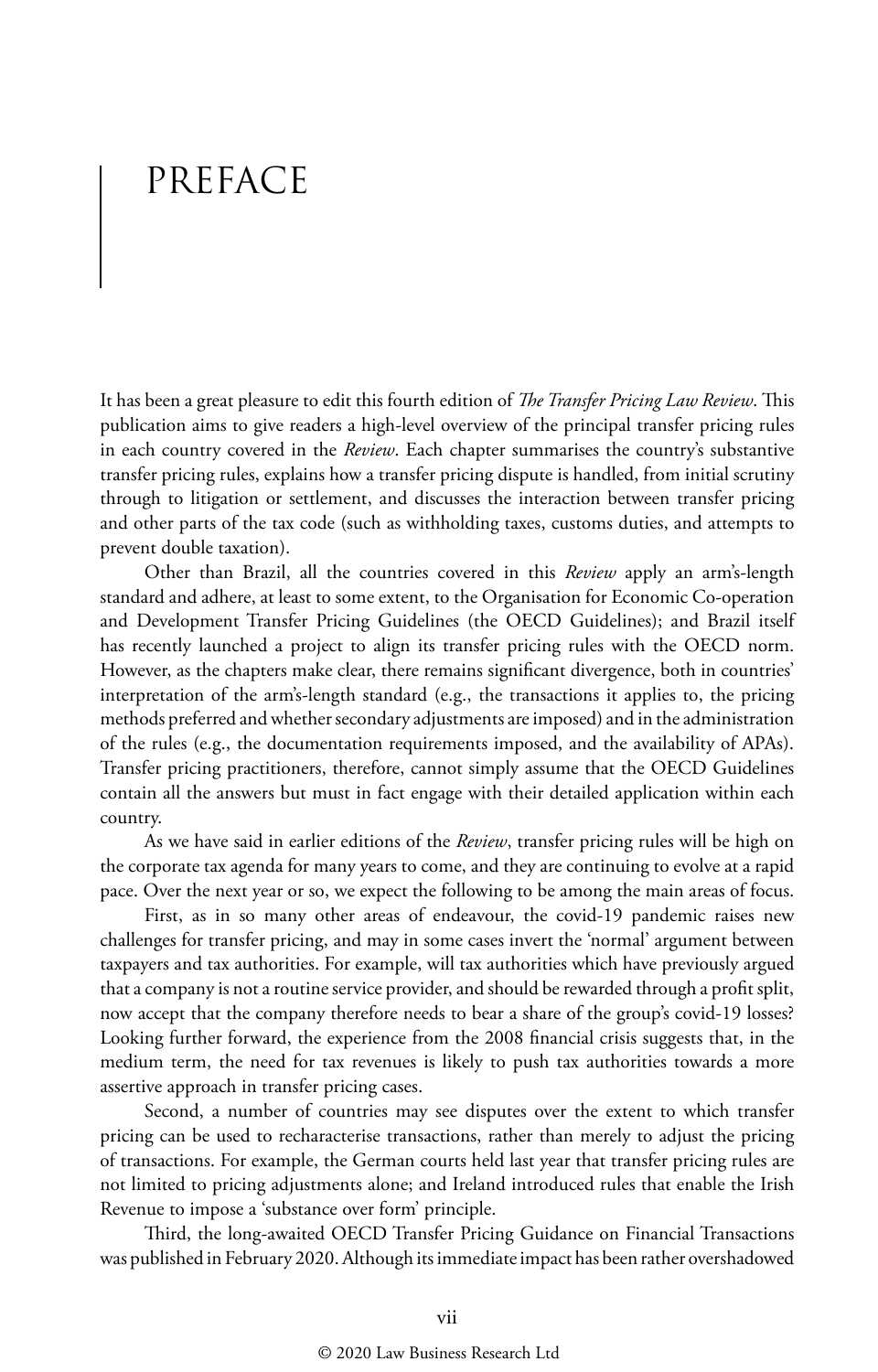by the covid-19 situation, many taxpayers, and tax authorities, will need to get to grips with the potential impact of this guidance on them.

Finally, the OECD/G20 project to address the tax consequences of digitalisation continues to work towards its target of presenting an agreed solution by the end of 2020. The current Pillar One and Pillar Two proposals would, if enacted, be the most far-reaching change to transfer pricing principles in close to 100 years, and would mark a significant shift away from the arm's-length principle. The desire to shore up tax revenues in light of covid-19 may well encourage the countries that expect to be 'winners' from the proposals to push for an agreed outcome. It is worth noting, however, that the reforms will not be a silver bullet for public finances. The OECD expects the reform to increase corporate tax revenues by 4 per cent; in the UK, for example, that would raise enough money to fund the National Health Service for only one week.

We would like to thank the authors of all of the country chapters for their comprehensive and illuminating analysis of each country's transfer pricing rules; and the publishing team at Law Business Research for their diligence and enthusiasm in commissioning, coordinating and compiling this *Review*.

#### **Steve Edge and Dominic Robertson**

Slaughter and May London June 2020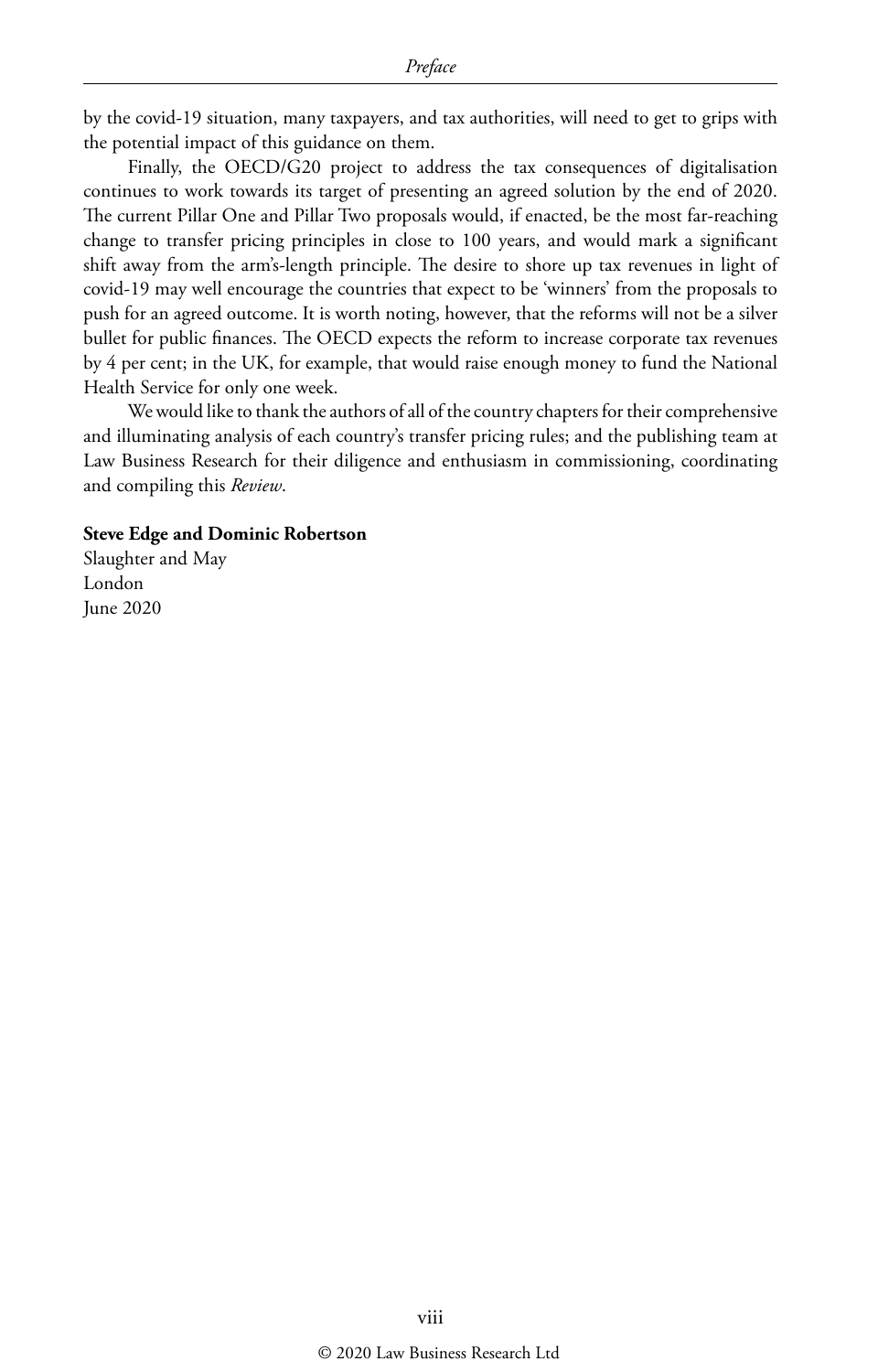## UNITED STATES

*Edward Froelich and Jessica Stern*<sup>1</sup>

#### **I OVERVIEW**

#### **Transfer pricing generally**

Given the historically high corporate tax rate in the United States, transfer pricing has been an area of particular concern to the Internal Revenue Service (IRS).<sup>2</sup> Accordingly, the United States has developed a comprehensive regulatory regime to ensure that related taxpayers engaging in cross-border transactions do so at arm's length.

Section 482 of the Internal Revenue Code (the Code or IRC) is the main statutory tool provided to the IRS to combat inappropriate transfer pricing. This statute gives the IRS broad authority to allocate gross income, deductions, credits and other allowances between two or more organisations, trades or businesses owned or controlled by the same interests whenever 'necessary in order to prevent evasion of taxes or clearly to reflect the income of any of such organizations, trades, or businesses'.3 The objective of Section 482 is to place 'a controlled taxpayer on a tax parity with an uncontrolled taxpayer by determining the true taxable income of the controlled taxpayer'.4 True taxable income is determined by judging transactions between controlled taxpayers against comparable transactions between unrelated persons dealing at arm's length.<sup>5</sup> In the case of any transfer or licence of intangible property, Section 482 specifically provides that 'the income with respect to such transfer or licence shall be commensurate with the income attributable to the intangible'.<sup>6</sup>

Section 482 and its implied arm's-length standard was first codified in Section 482 of the Code in 1934. However, it was not until 1968 that the IRS promulgated regulations concerning specific methods for applying the arm's-length standard. These original methods – the comparable uncontrolled price (CUP) method, the resale price method, and the cost-plus method – have remained largely unchanged to the present day. As part of

<sup>1</sup> Edward Froelich is of counsel and Jessica Stern is an associate at Morrison & Foerster LLP.

<sup>2</sup> Profit shifting between multinational companies has cost the US government between US\$77 billion and US\$111 billion in corporate tax revenue between 1987 and 2012. Kimberly A Clausing, 'The Effects of Profit Shifting on the Corporate Tax Base in the United States and Beyond', 69 National Tax J. 905 (17 June 2016). Not all of this profit shifting arises from transfer pricing abuses, but a significant portion may. However, with the enactment of substantial corporate tax rate cuts and certain cross-border tax legislation effective 1 January 2018, there may be less incentive for multinational US companies to engage in transfer pricing as a tax avoidance vehicle.

<sup>3</sup> IRC Section 482.

<sup>4</sup> Treas. Reg. Section 1.482-1(a)(1).

<sup>5</sup> Treas. Reg. Section 1.482-1(b)(1).

<sup>6</sup> IRC Section 482.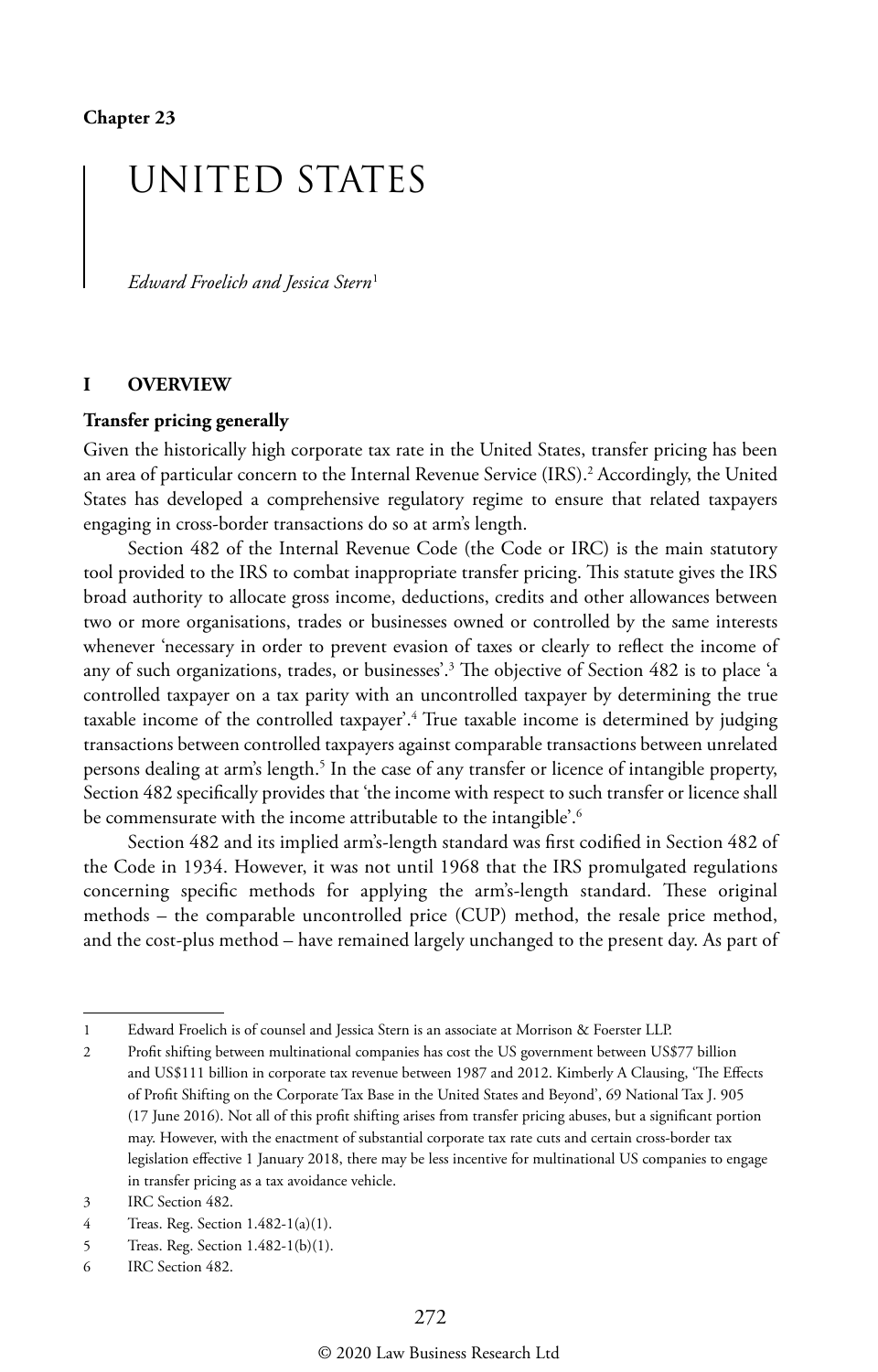the Tax Reform Act of 1986, Congress amended Section 482 by adding the commensurate with income standard for the transfer of intangible property. At the same time, Congress directed the IRS to undertake a study of the operation of transfer pricing mechanisms, particularly with respect to the exploitation of intangible property, which resulted in the issuance of the Section 482 White Paper in 1988.7 The Section 482 White Paper led to a series of proposed regulations that were amended repeatedly before being issued in final form in 1994 through 1996. These regulations implemented the commensurate with income standard and introduced new procedural rules and pricing methods for intangible property. They also included new rules for cost-sharing arrangements. In 2009, the IRS proposed an entirely new set of regulations on cost-sharing arrangements, effective for transactions after 4 January 2009, which were adopted in final form in 2012.<sup>8</sup>

#### **Statutory requirements of Section 482**

There are three prerequisites for a reallocation under Section 482. First, there must be 'two or more organizations, trades, or businesses'. Second, these organisations must be 'owned or controlled directly or indirectly by the same interests'. Finally, the IRS must have determined that reallocation is 'necessary in order to prevent evasion of taxes or clearly to reflect the income of any of such organizations, trades, or businesses'.9 The regulations interpret these requirements in the broadest possible sense.

For the purpose of Section 482, an organisation is defined to include any corporation, partnership, trust, estate, association or sole proprietorship, regardless of where it is organised, operated or carries on its business.10 For these purposes, it is irrelevant whether the organisations are members of an affiliated group or whether that group files a return. In addition to these types of organisations, Section 482 also applies to any trade or business activity of any kind, regardless of the place of organisation or operation, the formalities of organisation or the type of ownership.11 In some instances, shareholders in a corporation they controlled have been found to be 'organizations, trades, or businesses' such that income of the corporation could be reallocated to them under Section 482.12

<sup>7</sup> IRS, 'A Study of Intercompany Pricing under Section 482 of the Code', IRS Notice 88-123, 1988-2 C.B. 458 (1988).

<sup>8</sup> Treas. Reg. Section 1.482-7. Under the cost-sharing regulations previously in effect, intangible property acquired through a 'qualified cost-sharing arrangement' was not subject to the general rule of Section 482. Instead, the IRS was only permitted to make allocations so that each controlled participant's share of costs of development equalled its share of the reasonably anticipated benefits of the development. Treas. Reg. Section 1.482-7A(a)(1). The prior regulations remain in effect for transactions occurring on or before 4 January 2009.

<sup>9</sup> IRC Section 482.

<sup>10</sup> Treas. Reg. Section 1.482-1(i)(1).

<sup>11</sup> Treas. Reg. Section 1.482-1(i)(2).

<sup>12</sup> See, e.g., *Dolese v. Comm'r*, 811 F.2d 543 (10th Cir. 1987) (partnership distributions reallocated among partners, one of whom was the sole shareholder and an employee of the second partner); *Rubin v. Comm'r*, 460 F.2d 1216 (2d Cir. 1972) (management services income paid by one corporation to another reallocated to a shareholder who performed the management services and controlled one of the corporations); *Borge v. Comm'r*, 405 F.2d 673 (2d Cir. 1968), cert. denied, 395 US 933 (1969) (entertainment services performed for a controlled corporation, which subcontracted services to third parties, producing profits offset by losses from other activities reallocated to sole stockholder).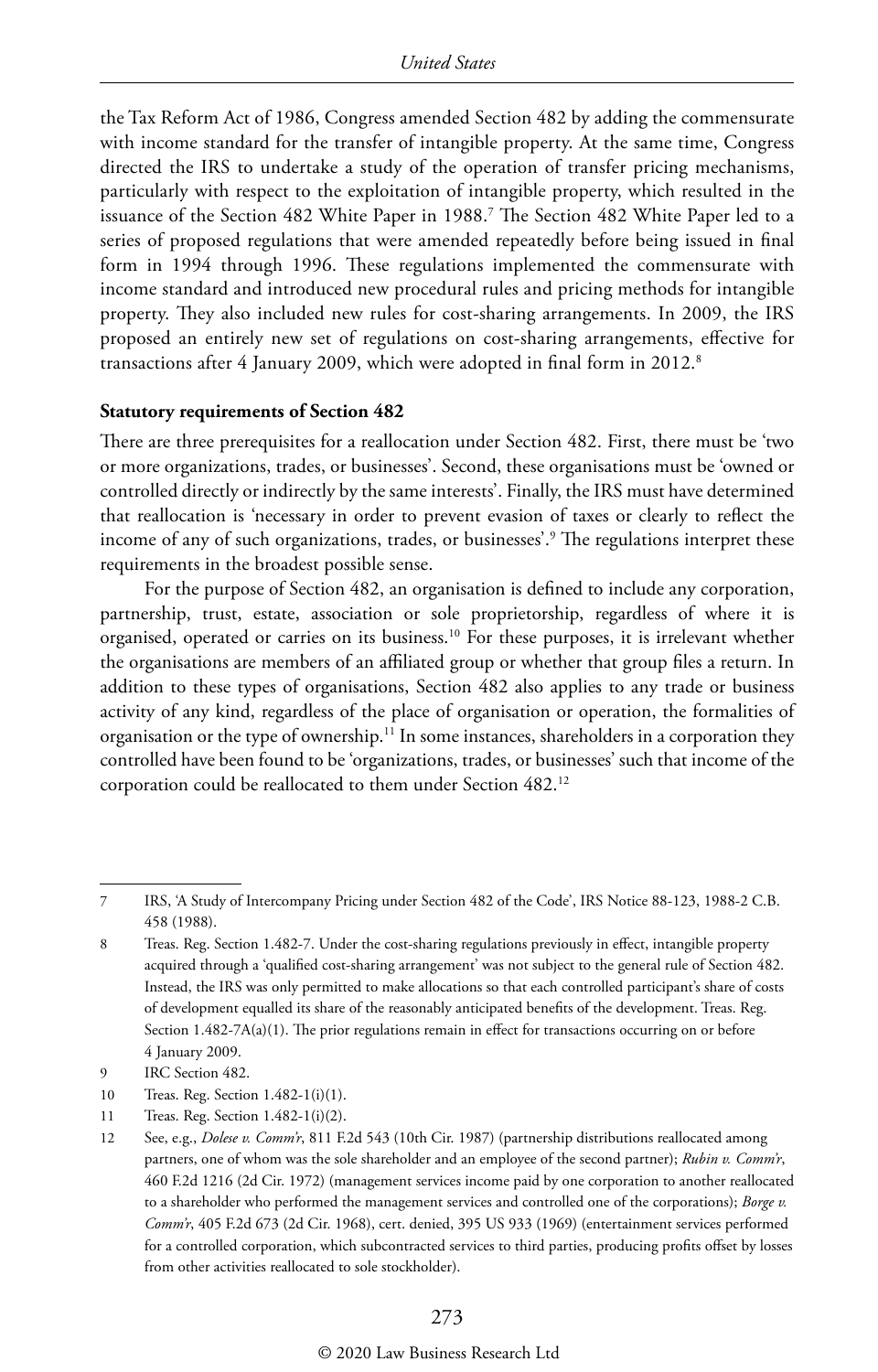The requirements for ownership or control are similarly broad. Ownership may be direct or indirect. Control may be any kind of control, whether direct or indirect, legally enforceable or not. Control for the purpose of Section 482 also exists where two or more taxpayers are acting in concert or with a common goal or purpose.<sup>13</sup> The regulations make it clear that the reality of the control is what is 'decisive, not its form or the mode of its exercise'.14 An arbitrary shifting of income or deduction raises a presumption of control. This broad definition of control allows Section 482 to be applied to enterprises owned by different members of the same family or in different proportions by a group of persons.

The final requirement, namely that the IRS make a determination that the allocation is necessary to prevent tax evasion or to clearly reflect the income of any member of the controlled group, is practically meaningless as a prerequisite. If the IRS determines the transfer price adopted by the group is erroneous then, by definition, certain group members' income is not clearly reflected. Allocations affecting taxable income can be made to income, deductions, credits and allowances. The courts have generally upheld a reallocation by the IRS unless the taxpayer is able to prove that the IRS abused its discretion by engaging in conduct that was arbitrary, capricious or unreasonable.<sup>15</sup>

#### **II FILING REQUIREMENTS**

Neither the Code nor the Treasury regulations require a taxpayer to prepare documentation supporting its transfer price. Nevertheless, well-advised taxpayers will prepare a supporting analysis contemporaneously with the filing of the relevant income tax return. A complete set of transfer pricing documentation will typically insulate a taxpayer from the assertion of accuracy-related penalties by the IRS under Section 6662(e) of the Code. The Treasury regulations provide specific descriptions for the principal documents that comprise adequate transfer pricing documentation:

- *a* an overview of the taxpayer's business, including an analysis of the legal and economic factors affecting its pricing;
- *b* a description and chart of the organisational structure covering all relevant related parties;
- *c* any documents explicitly required by regulations under Section 482 (for example, Treasury Regulation Section 1.482-7(k) requires that cost-sharing agreements between controlled parties be recorded in writing in a contemporaneous contract);
- *d* a description of the pricing method selected and reasons why the method was selected  $(i.e., a best-method analysis);$ <sup>16</sup>
- an explanation why alternative methods were not selected;
- *f* a description of the controlled transactions and any internal data used to analyse them;
- *g* a description of the comparables used, how comparability was evaluated and any adjustments that were made;
- *h* an explanation of the economic analysis and projections used to develop the pricing method;

16 In general, the best method is the method that provides the most reliable measure of an arm's-length result.

<sup>13</sup> Treas. Reg. Section 1.482-1(i)(4).

 $14$ 

<sup>15</sup> See, e.g., *Liberty Loan Corp v. US*, 498 F.2d 225, 229 (8th Cir. 1974); *H Group Holding, Inc v. Comm'r*., T.C. Memo. 1999-334, 21; *Kenco Restaurants Inc v. Comm'r*, 206 F.3d 588, 593-94 (6th Cir. 2000).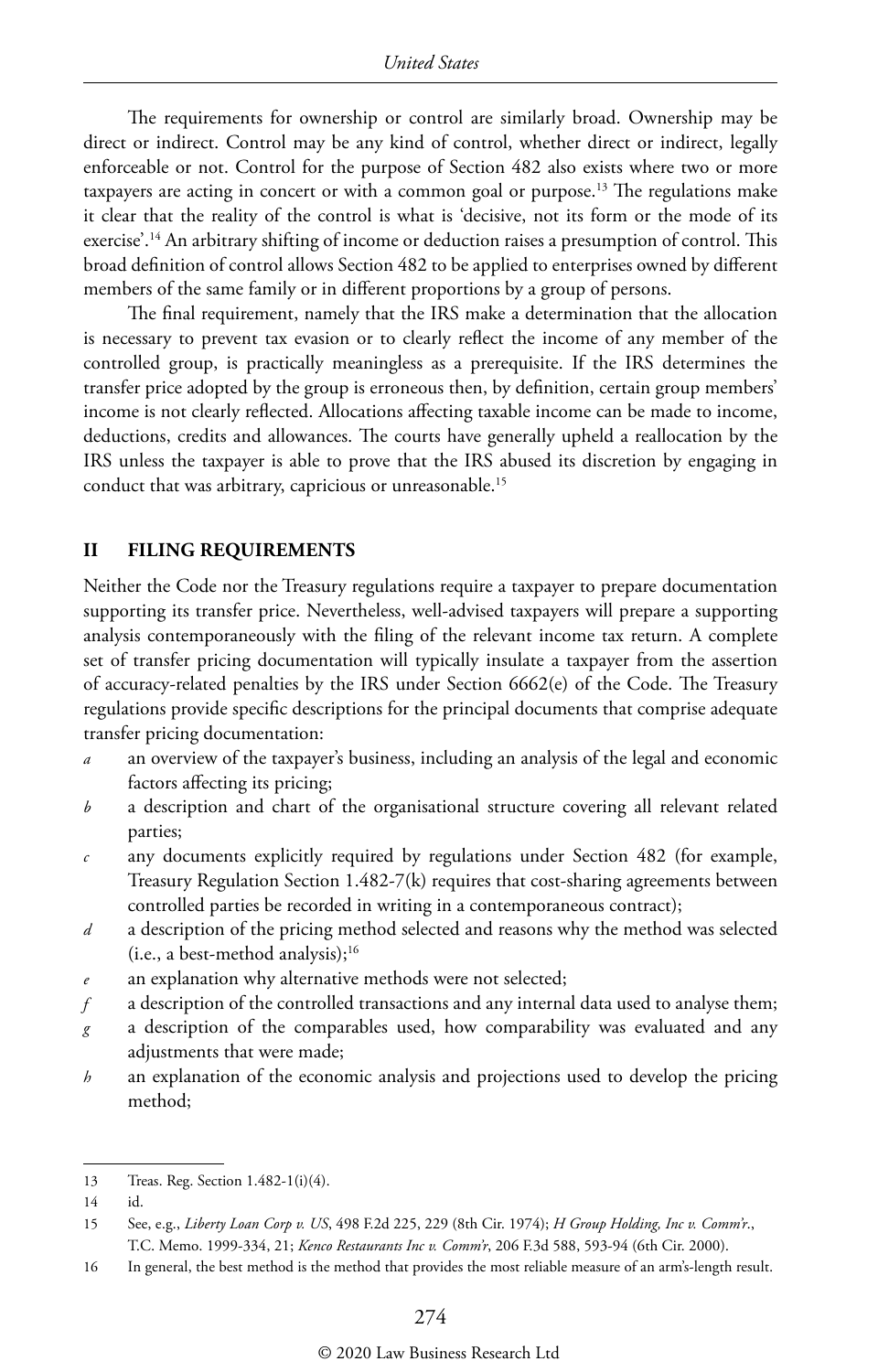- *i* a description or summary of any relevant data obtained after the close of the tax year but before filing the tax return; and
- *j* a general index of the principal and background documents and a description of the record-keeping system for such documents.

Controlled parties who enter into a CSA are obliged to update and maintain the CSA documentation.<sup>17</sup>

Where controlled parties enter into a CSA to determine their transfer pricing, each controlled participant in the agreement must file a statement with the IRS under Treasury Regulation Section 1.482-7(k)(4) (describing contents and time and manner of filing of the CSA statement). There is an annual requirement for each taxable year in which the CSA is effective for each controlled participant to file the original CSA statement with its US tax return and to provide updated information if any.18

A taxpayer must provide its transfer pricing documentation to the IRS within 30 days of the IRS's formal request for such documentation during the audit. It is typical for the IRS to make this request with reference to Section 6662(e) (the relevant penalty provision) at the outset of the audit.

If a taxpayer has not prepared the documentation at the time of the return filing, there is no general requirement to prepare any such documentation during an IRS examination. However, during the examination the IRS will request support for the transfer pricing adopted by the taxpayer. If the taxpayer does not provide any support, the IRS will evaluate the appropriate transfer price based on its own economic analysis, and, if that analysis results in a price supporting a tax deficiency, the IRS will assert accuracy-related penalties under Section 6662(e).

#### **III PRESENTING THE CASE**

#### **i Pricing methods**

Acceptable methods vary according to the nature of the transferred item (i.e., tangible or intangible property, or services). What is key is that the method ultimately employed by the taxpayer should be the result of a comparison between methods that determines the best method (known as 'the best-method rule').19 In general, for tangible property, the CUP, resale price, cost-plus, comparable profits method (CPM), profit split and unspecified methods are all acceptable. For intangible property, the IRS accepts the comparable uncontrolled transaction (CUT), CPM, profit split and unspecified methods. With respect to services, the IRS accepts the services cost, comparable uncontrolled services price, gross services margin, cost of services plus, CPM, profit split and unspecified methods. For CSA buy-ins, technically called platform contribution transactions or PCTs, the IRS accepts the CUT, income, acquisition price, market capitalisation, residual profit split and unspecified methods. The IRS has shown a clear preference for the income method in determining an appropriate buy-in valuation.

<sup>17</sup> Treas. Reg. Section 1.482-7(k)(2).

<sup>18</sup> Treas. Reg. Section 1.482-7(k)(4)(iii)(B). If a controlled participant does not file a US income tax return that participant must ensure that the same information is attached to Schedule M of any Form 5471 'Information Return of a Foreign Owned Corporation' or the equivalent foreign partnership form.

<sup>19</sup> Treas. Reg. Section 1.482-1(c).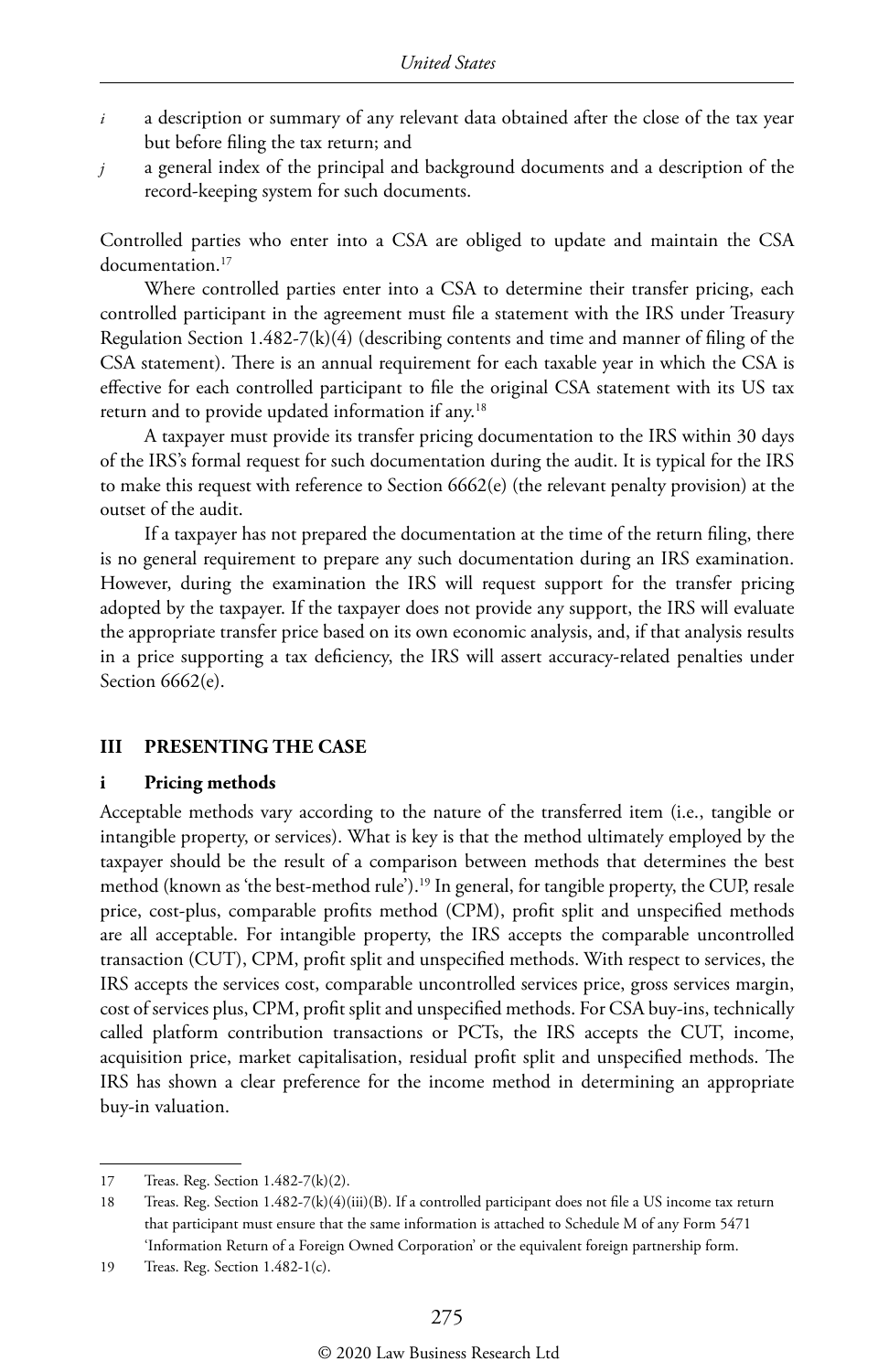#### **ii Authority scrutiny and evidence gathering**

In scrutinising a taxpayer's return position, the IRS may request to interview key personnel. The IRS has broad authority under Section 7602 of the Code to examine the books and records of the taxpayer and this can include interviews. Section 7603 empowers the IRS to issue an administrative summons to require a taxpayer to provide information and to submit to an interview; however, a taxpayer can oppose such a summons in court on various grounds such as privilege or administrative defects in the issuance of the summons. Further, the IRS is not limited to seeking information from the taxpayer. The IRS can and does seek relevant information from third parties such as accounting firms who may have advised the taxpayer, outside financial auditors, banks or other parties. Section 7609 of the Code authorises the IRS to issues summons to third parties. In no event is a taxpayer required to create new documentation as the authority of the IRS is limited to an examination of the books and records supporting the filing position.

Interviews are not a routine audit practice. For the most part, a taxpayer will satisfy the IRS information needs through a combination of documents and written responses to questions, called information document requests or IDRs. It can also be helpful to both the IRS examiner and the taxpayer for the taxpayer to make a presentation to the IRS regarding the transfer pricing transactions and supporting economic analysis. Such presentations can feature the key taxpayer personnel who took part in the implementation of the transactions.

Apart from information exchange agreements and treaty provisions, the IRS is generally limited in its authority to obtain information outside the jurisdiction of the United States.

On 30 June 2016 the Treasury Department published final country-by-country reporting rules.<sup>20</sup> The Treasury explained the reasons for adopting these rules in the preamble:

*U.S. MNE groups will be subject to CbC filing obligations in other countries in which they do business if the United States does not implement CbC reporting. Thus, a decision by the Treasury Department and the IRS not to implement CbC reporting will result in no compliance cost savings to U.S. MNE groups. In fact, failure to adopt CbC reporting requirements in the United States may increase compliance costs because U.S. MNE groups may be subject to CbC filing obligations in multiple foreign tax jurisdictions.*

*In addition, CbC reports filed with the IRS and exchanged pursuant to a competent authority arrangement benefit from the confidentiality requirements, data safeguards, and appropriate use restrictions in the competent authority arrangement. If a foreign tax jurisdiction fails to meet the confidentiality requirements, data safeguards, and appropriate use restrictions set forth in the competent authority arrangement, the United States will pause exchanges of all reports with that tax jurisdiction. Moreover, if such tax jurisdiction has adopted CbC reporting rules that are consistent with the 2015 Final Report for Action 13 (Transfer Pricing Documentation and Country-by-Country Reporting) of the Organization for Economic Co-operation and Development (OECD) and Group of Twenty (G20) Base Erosion and Profit Shifting (BEPS) Project (Final BEPS Report), the tax jurisdiction will not be able to require any constituent entity of the U.S. MNE group in the tax jurisdiction to file a CbC report. The ability of the United States to pause exchange creates an additional incentive for foreign tax jurisdictions to uphold the confidentiality requirements, data safeguards, and appropriate use restrictions in the competent authority arrangement.*

<sup>20</sup> Treas. Reg. Section 1.6038-4.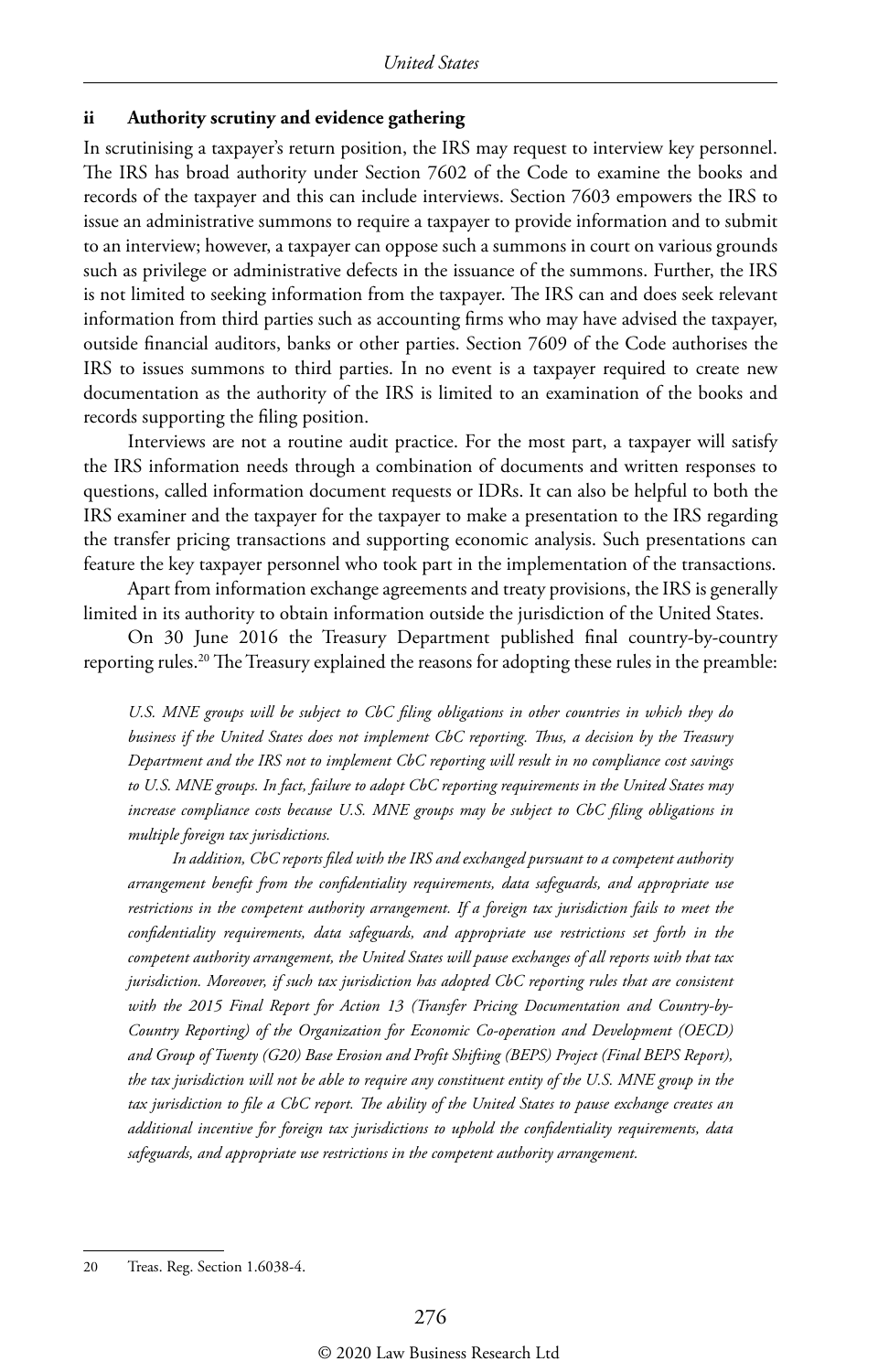The IRS and 32 foreign tax agencies have entered into competent-authority agreements to exchange taxpayers' global tax and profit reports with foreign jurisdictions. Nine more foreign agencies are in negotiations with the IRS to execute such agreements.

These bilateral agreements would allow US multinationals to file their global tax and profit reports with the IRS instead of with foreign jurisdictions.

#### **IV INTANGIBLE ASSETS**

The Treasury regulations define the term 'intangible' to include all property that both has 'substantial value independent of the services of any individual' and fits within any of six classes:

- *a* patents, inventions, formulae, processes, designs, patterns or know-how;
- *b* copyrights and literary, musical or artistic compositions;
- *c* trademarks, trade names or brand names;
- *d* franchises, licences or contracts;
- *e* methods, programmes, systems, procedures, campaigns, surveys, studies, forecasts, estimates, customer lists or technical data; and
- *f* other similar items.

For the purposes of Section 482, an item is considered similar to those listed in Paragraph  $(b)(1)$  to (5) of this Section (corresponding to the items at (a) to (f) above) if it derives its value not from its physical attributes but from its intellectual content or other intangible properties.<sup>21</sup>

Section 482 provides special rules for controlled transfers of intangible property. A controlled transfer of an intangible may be either a sale or other transfer of ownership, or a licence. The IRS normally respects the form chosen by controlled taxpayers if it conforms to the economic substance of the transaction.22 However, even if the IRS respects the taxpayer's chosen form, alternatives to that form may be considered in assessing whether the consideration is at arm's length if persons dealing at arm's length would use one or more of the alternatives.23 For example, in deciding whether a royalty is at arm's length, the IRS may attempt to consider the profits that would have been realised by the licensor if, instead of licensing the intangible, it had itself carried on the controlled licensee's activities (e.g., producing and selling goods under the licensed intangible).<sup>24</sup> Additionally, because of the language in Section 482 requiring that in the case of any transfer or licence of intangible property, 'the income with respect to such transfer or licence shall be commensurate with the income attributable to the intangible', the transfer or licence should be periodically re-examined and potentially adjusted, even if the licence or other agreement provides for no such adjustment.<sup>25</sup>

<sup>21</sup> Treas. Reg. Section 1.482-4(b). The 2018 tax reform legislation changed the definition of intangible to include 'goodwill, going concern, workforce in place, and any other item the value or potential value of which is not attributable to tangible property or the services of any individual'. As noted in the *Amazon* case, this may have a substantial impact on the determination of CSA valuations going forward.

<sup>22</sup> Treas. Reg. Section 1.482-1(f)(2)(ii)(A).

<sup>23</sup> Treas. Reg. Section 1.482-1(d)(3)(iv).

<sup>24</sup> We discuss the *Amazon* case in which the realistic alternative approach was rejected where the taxpayer appropriately applied and followed the CSA regulations.

<sup>25</sup> Treas. Reg. Section 1.482-4(f)(2).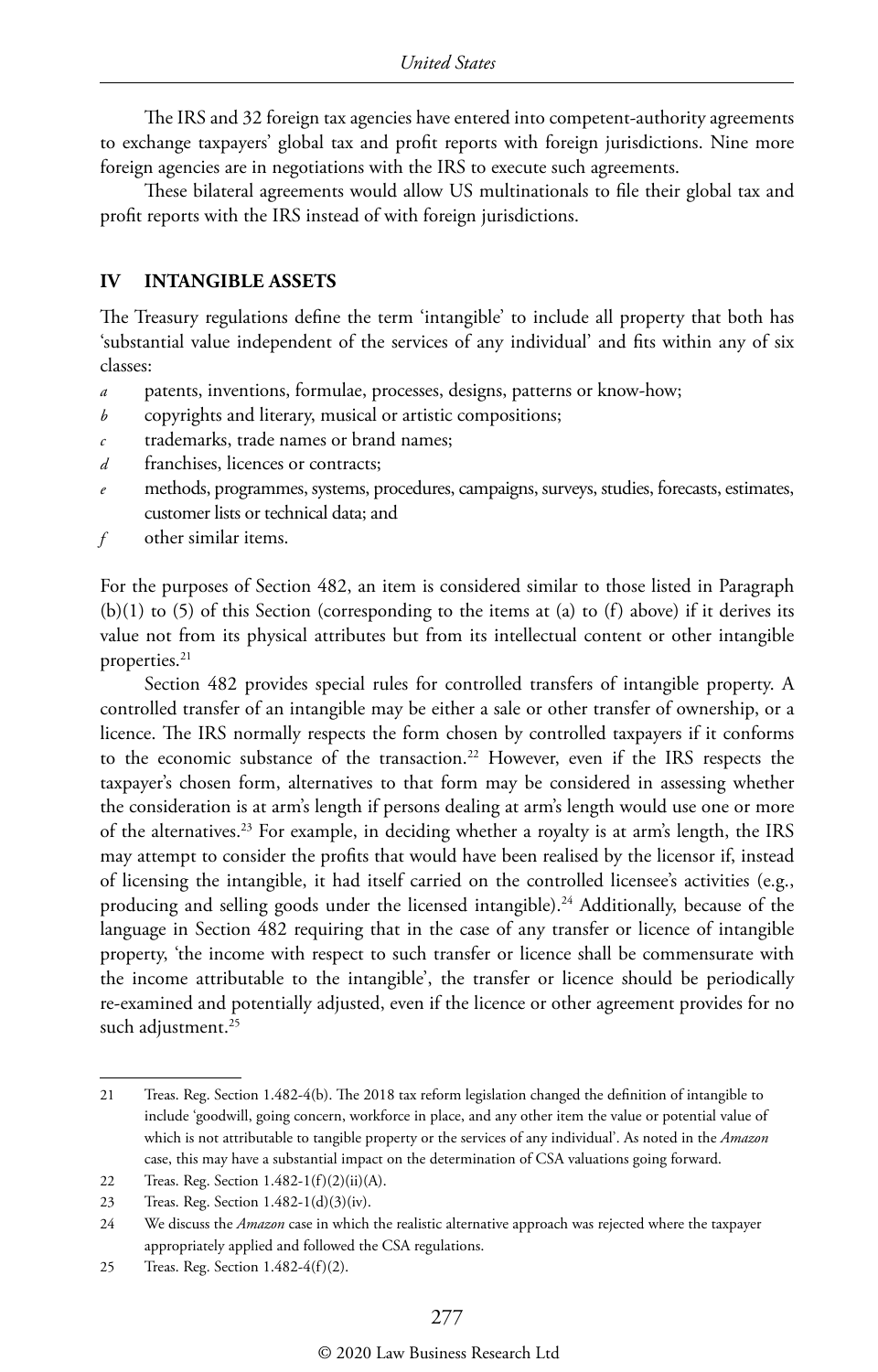Controlled transfers of intangibles are generally tested under arm's-length principles, similar to other types of controlled transactions. The arm's-length standard for transfers of intangibles is not necessarily satisfied by a royalty rate equal to the prevailing rate within the same or similar industry or the rate under an uncontrolled transfer that is not comparable to the controlled transfer.<sup>26</sup> There is one method that is unique to determining transfer pricing for licences and other transfers of intangible property – the CUT method.<sup>27</sup> As in the case of the determination of tangible property transfer pricing, the CPM and profit split method may be used for intangible property transfers.<sup>28</sup> Also, some other reasonable method may be devised for an intangible transfer if it can be shown to be the best method under the circumstances.29 Each of the first three methods must be considered in determining the best method under Section 482 and its regulations.

#### **V SETTLEMENTS**

Settlements of transfer pricing disputes with the IRS can be accomplished in several ways. The ordinary settlement method is through the IRS Independent Office of Appeals. IRS Appeals is engaged only after the taxpayer and the IRS examiners cannot agree on an adjustment.<sup>30</sup> Another avenue for settlement is after the taxpayer brings a dispute to federal court. Indeed one of the largest transfer pricing disputes in the IRS's history was settled after extensive litigation in the US Tax Court.<sup>31</sup> A third method of settlement is through the competent authority process. The competent authority process can be initiated during the examination phase or after an initial settlement conference with IRS Appeals.

Appeals is the official settlement arm of the IRS for disputes arising from audits.<sup>32</sup> It is staffed by appeals officers located in various offices throughout the country. The Chief of Appeals, located in the IRS National Office in Washington, DC, is the top IRS appeals executive, and is assisted by the Deputy Chief of Appeals in his or her duties. An appeals officer is charged with making an objective evaluation of the taxpayer's case based on the hazards of litigation. Importantly, the Appeals Office is independent from the IRS audit

32 For disputes with the IRS that have been filed in court, Appeals has no official settlement role (apart from Tax Court cases that have not previously been before Appeals, which are immediately referred to Appeals after the petition is filed in the Tax Court).

<sup>26</sup> Treas. Reg. Section 1.482-4(f)(5).

<sup>27</sup> Treas. Reg. Section 1.482-4(a).

<sup>28</sup> 

<sup>29</sup> Treas. Reg. Section 1.482-4(d).

<sup>30</sup> IRS examiners do not have authority to settle cases based on litigation hazards. However, if the examiners and the taxpayers can agree on a particular valuation, for example by agreeing to a discount rate, a transfer pricing dispute can be resolved at the examination level. Examiners will need to have a non-hazards basis on which to agree to such a resolution.

<sup>31</sup> In 2006, the Internal Revenue Service settled its transfer pricing dispute with Glaxo SmithKline Holdings (Americas) Inc & Subsidiaries (GSK). At the time this case was being litigated in the US Tax Court it was the largest tax dispute on record. Under the settlement agreement, GSK paid the IRS approximately US\$3.4 billion, and abandoned its claim to a refund of US\$1.8 billion in overpaid income taxes. The Tax Court dispute involved intercompany transactions between GSK and certain of its foreign affiliates relating to various GSK 'heritage' pharmaceutical products. The IRS questioned the amount of US profits reported by GSK after making intercompany payments that took into account product intangibles developed by and trademarks owned by its UK parent, and other activities outside the United States, and the value of GSK's marketing and other contributions in the United States.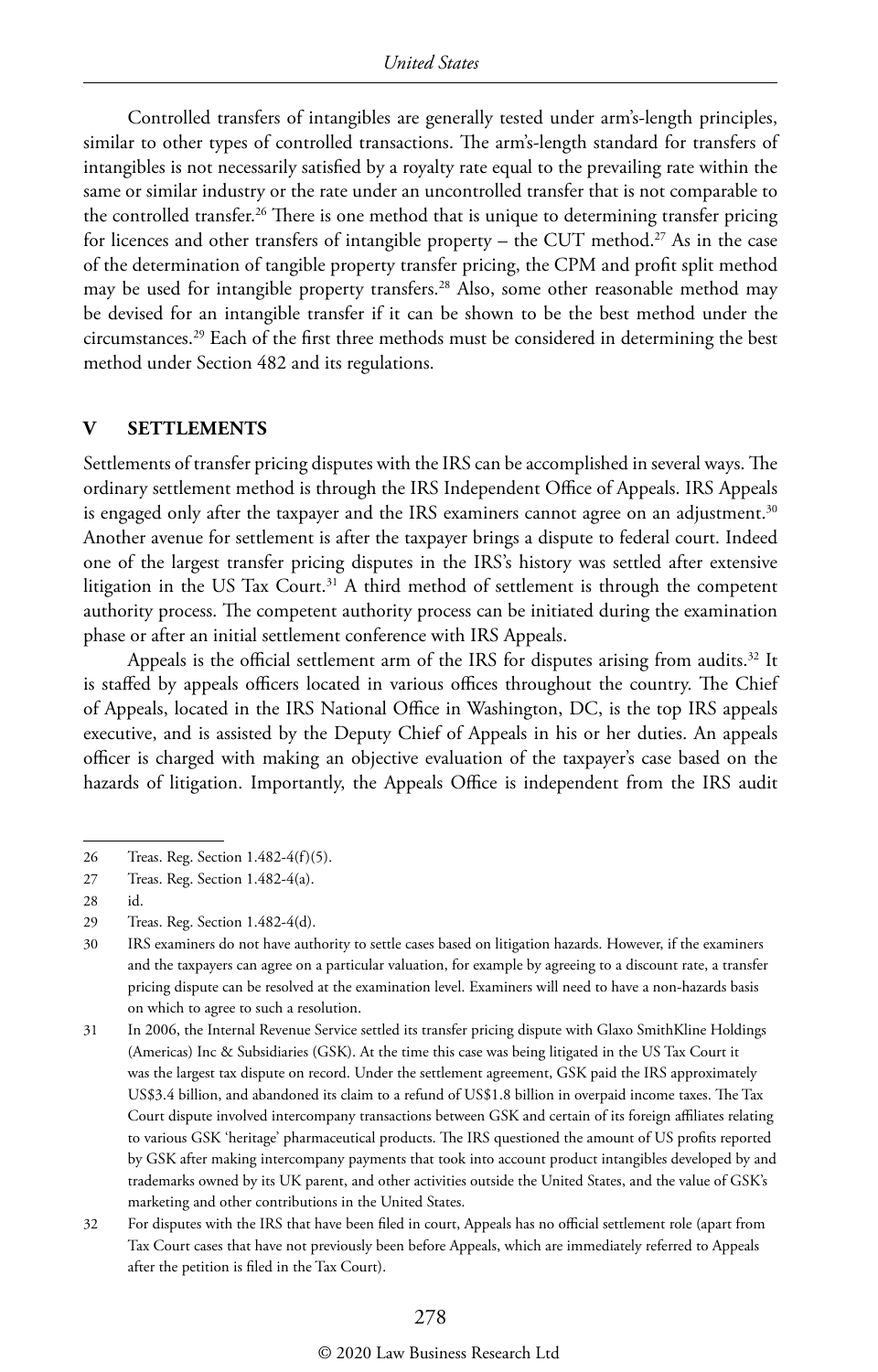team that has proposed the adjustments. An appeals officer learns of the taxpayer's position regarding the proposed adjustments primarily through the taxpayer's protest letter. The protest letter is addressed to the IRS audit team supervisor. In some instances, a taxpayer may supplement its original transfer pricing analysis with an independent economist analysis and provide this analysis with its protest. The IRS audit team then forwards the protest letter to the appropriate appeals office, along with the audit team's written rebuttal to the protest letter. It is possible that the IRS audit team, upon review of the protest letter, may change its legal analysis to respond to the taxpayer's argument, or may in fact be persuaded to concede.

Appeals' review is an informal consideration of the contrasting positions. There is no testimony or formal hearing process. Instead, the appeals officer will convene a series of meetings to assist the officer in evaluating the litigation risks for both sides. It is typical for Appeals to include transfer pricing experts on its team in dealing with these disputes. They may also consult with a staff economist. The first (pre-conference) meeting allows the IRS audit team to explain its position on the various adjustments that it proposes. IRS legal counsel is likely to assist in that presentation. Because an appeals officer may not have *ex parte* communications with the audit team, a taxpayer must be allowed to attend this meeting.

If, after settlement discussions, the taxpayer and the appeals officer agree on a resolution, Appeals will prepare an internal memorandum to record the analysis of the case, and for approval by his or her supervisor. The appeals officer will then prepare either a Form 870-AD or a closing agreement for the taxpayer that contractually binds the taxpayer and the IRS to the terms of the settlement.<sup>33</sup> If no settlement is reached, the appeals officer will prepare either a statutory notice of deficiency, giving the taxpayer the opportunity to seek relief in the US Tax Court, or a Form 870, which obtains the taxpayer's consent to the immediate assessment and collection of any tax due. Most taxpayers will elect to receive a statutory notice of deficiency. However, some may wish to pursue their case in court after payment of taxes, and so will request a Form 870, pay the tax due and begin proceedings for filing a tax refund action in federal district court or the US Court of Federal Claims.

#### **VI INVESTIGATIONS**

As with any IRS examination, the first step of an audit is the delivery of a notice of audit letter, sometimes called an appointment letter. This is a standardised letter that is sent to the taxpayer's address on file and, along with identifying the year or years under audit, includes a request for certain general business information and proposes a time for a meeting. What precedes the selection of a taxpayer for audit is a process of risk analysis. The IRS reviews income tax returns and, through a combination of algorithms and review of disclosure forms, decides which taxpayers present the highest compliance risk. Schedule  $\text{UTP}^{34}$  is one such disclosure form. In that form, businesses having assets of US\$10 million or more must identify return positions for which they either recorded a reserve on their financial statements or for which they did not record a reserve but expect to litigate. Transfer pricing positions can present uncertainty and will be reflected on a business's Schedule UTP in that circumstance. Moreover, the IRS Large Business and International Operating Division or LBI has recently modified its audit methods to focus on high-risk areas. It has adopted what is called a

34 Uncertain Tax Position.

<sup>33</sup> Form 906, 'Closing Agreement on Final Determination Covering Specific Matters', will bind the IRS and the taxpayer except where there has been fraud, malfeasance or misrepresentation of material facts.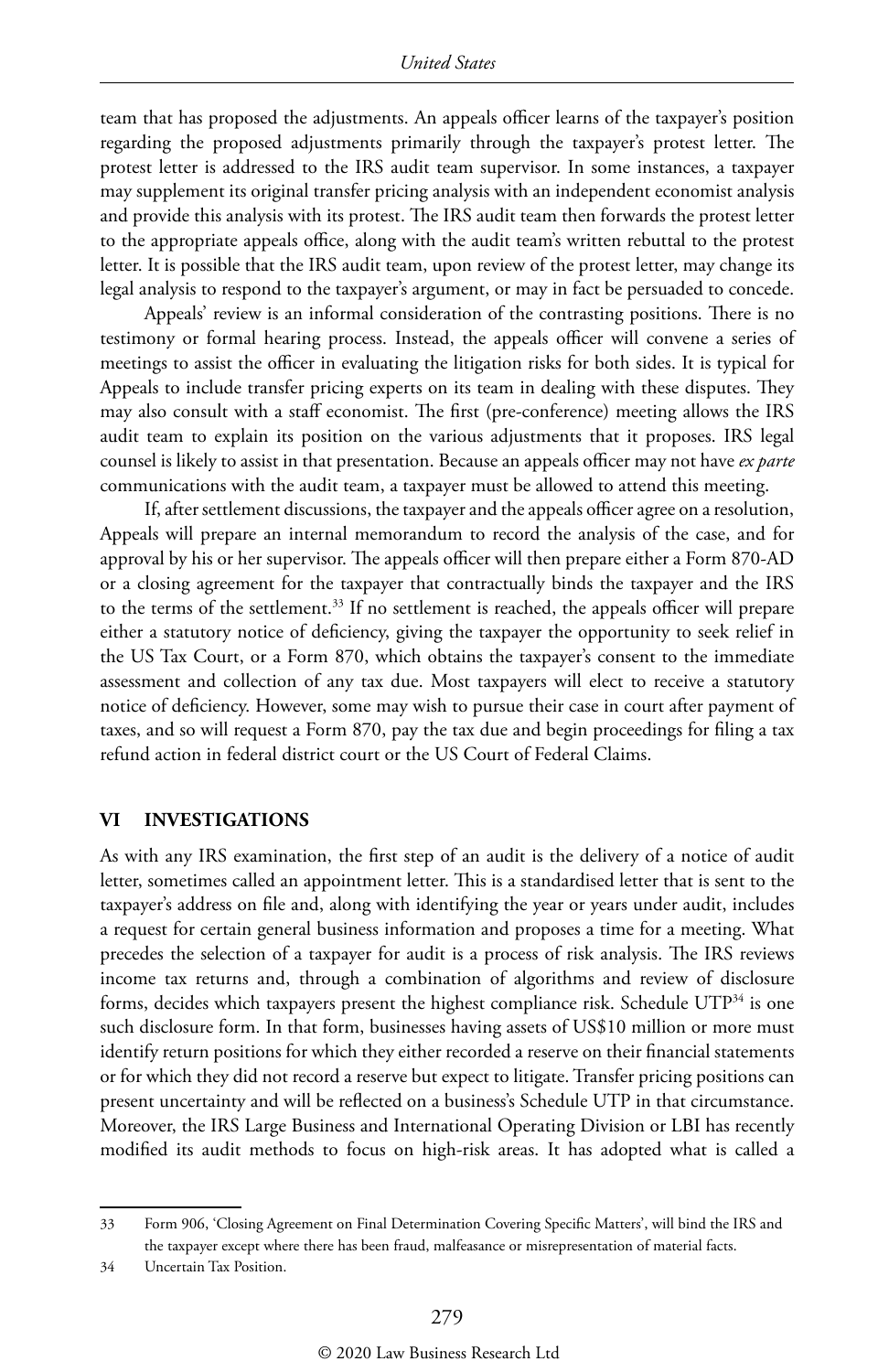'campaign method', whereby specific issues are targeted in an integrated manner. Campaign issues typically are those that present a high risk of non-compliance in the view of the IRS. A number of campaign issues have been announced by the IRS. Although to date only one is specifically transfer pricing-related (inbound distributor pricing), IRS officials have indicated that transfer pricing more broadly is an area of high concern.

Generally, the IRS must assess tax within three years of the time of filing of the return. The IRS can request the taxpayer to agree to extend the assessment period. This is usually in the taxpayer's interest because otherwise the IRS will be forced to make a protective assessment, which will always be an inflated amount.

#### **VII LITIGATION**

#### **i Procedure**

If efforts to resolve an issue within the administrative apparatus of the IRS have failed, a taxpayer has the option to file suit in federal court. A taxpayer thus is able to have its 'day in court' on the tax issue that the IRS has raised. As a matter of jurisdiction, there are four potential judicial venues in which to raise a federal tax claim: the US Tax Court, the US Court of Federal Claims, a federal district court or a bankruptcy court.

With the exception of the Tax Court, the above-mentioned courts hear tax cases just as they hear any other dispute that comes before them. They follow the Federal Rules of Civil Procedure (or similar versions of those rules) and apply the Federal Rules of Evidence at trial. They allow for a full range of discovery of the IRS, dispositive motions, oral arguments, motions *in limine* and trial, as well as all post-trial procedures, including appeal rights to a federal appellate court, and thereafter the ability to petition the court of last resort, the US Supreme Court.<sup>35</sup>

The Tax Court is a court of singular subject-matter jurisdiction (i.e., federal tax deficiency cases), and has some different rules of litigation; however, for the most part it operates just as the other courts with respect to discovery, motions and litigation. For some taxpayers, the US Tax Court is not available simply because they are not seeking to avoid payment of tax asserted to be due, but to force the IRS to repay tax they believe is overpaid. Thus, the only courts available to these taxpayers are the 'refund' courts (i.e., federal district courts or the US Court of Federal Claims). However, taxpayers who face proposed tax assessments after audit can choose between the US Tax Court and the refund courts. There are several points to consider when deciding which judicial venue is the best to hear a taxpayer's case:

- *a* which forum has the most favourable precedent;
- *b* what the comparative cost differences are, other than the fact that payment of taxes (and possibly interest and penalties) is required to obtain refund jurisdiction;
- *c* which forum offers the best opportunity to settle early and favourably;
- *d* where the taxpayer is most likely to prevail in trial; and
- where the taxpayer is most likely to prevail upon appeal, if necessary.

The specific circumstances of the case and issues involved will, of course, affect the answer to some of these questions. Thus, where the precedent gives a distinct advantage on the merits

<sup>35</sup> While there is a right to appeal to the federal appellate court, there is no right of appeal to the US Supreme Court for tax cases. The Supreme Court takes these cases at its sole discretion.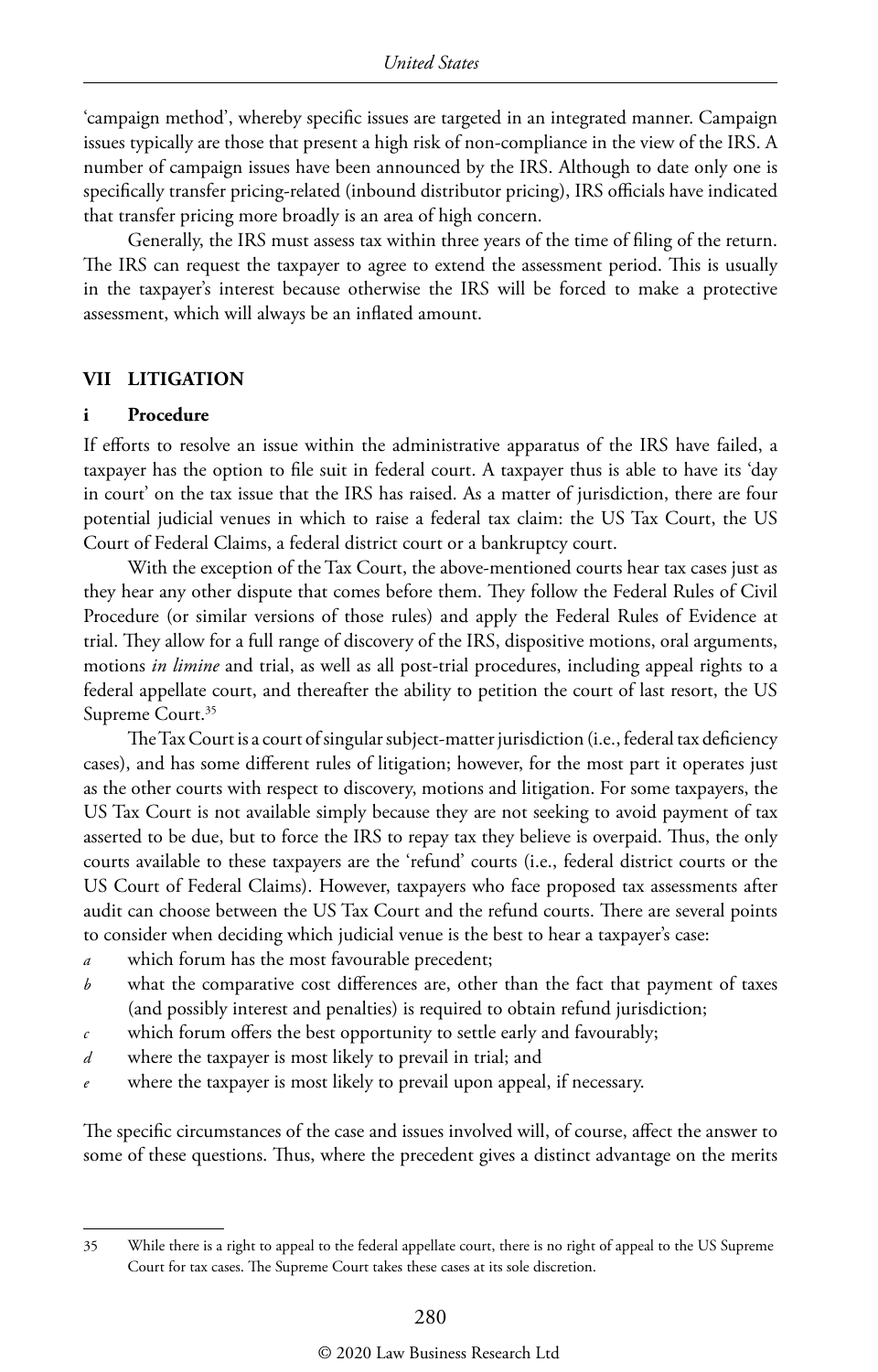of the issues, this will improve the chances of settlement in that forum and the chances of prevailing in litigation. The US Tax Court may have more or less favourable case law than the refund courts. On the other hand, the US Court of Federal Claims, a tribunal separate from the federal district courts, may have the most beneficial case law. A taxpayer should retain counsel to carefully analyse the applicable precedent in each forum, as this is one of the most important factors to consider in the choice of forum.

#### **ii Recent cases**

Several major companies are disputing proposed IRS adjustments, including Coca-Cola, Inc, which is disputing in the Tax Court a US\$9 billion proposed transfer pricing adjustment, Facebook, Inc, Western Digital Corp, Microsoft Corp, and the 3M Company. Recent court decisions include *Amazon v. Commissioner*, *Medtronic v. Commissioner*, and *Altera v. Commissioner*.

#### *Amazon*

Amazon's dispute is indicative of current IRS enforcement practices in the transfer pricing area. Like many multinational companies, Amazon entered into cost-sharing agreements with its foreign subsidiaries. Pursuant to the applicable Treasury regulations, those subsidiaries were required to make 'buy-in' payments to reflect the value of pre-existing intangibles provided by Amazon for the development of the operations of its foreign subsidiaries. Among other issues, the IRS in audit focused on the value of the buy-in payment. To that end, the IRS audit team engaged outside economists to analyse and opine on the value of the pre-existing intangibles. The economists issued a report that concluded that the value of the intangibles was more than 10 times higher than the value used to determine the buy-in payment. The economists used a specific valuation method, the discounted cash-flow method and collected three sets of data (future cash-flow estimates, cash-flow timing and a discount rate) in the application of that method. In its petition to the Tax Court, Amazon attacked the discounted cash-flow method and compared it to the method used by the IRS in *Veritas Software v. Commissioner*, in which the Tax Court found that the IRS's determination was arbitrary, capricious and unreasonable.<sup>36</sup> Amazon prevailed in the Tax Court. On 23 March 2017, in a reviewed decision of the Tax Court, Judge Lauber rejected the IRS's US\$3 billion proposed transfer pricing adjustment against the online retail giant. Because of the IRS's unreasonable disregard of certain critical facts, the Tax Court determined that the IRS had abused its discretion and threw out the proposed deficiency. The Tax Court then considered Amazon's specific transfer pricing determinations and agreed with some and disagreed with others and came to a final ruling largely upholding Amazon's tax return position. The Ninth Circuit affirmed the Tax Court on the sole ground that the IRS erroneously interpreted the regulatory definition of intangibles to include 'residual business assets' such as going concern value and goodwill and thereby erroneously inflated the value of the intangibles that were transferred by Amazon to its foreign subsidiaries.<sup>37</sup>

<sup>36</sup> *Veritas Software Corp v. Commissioner*, 133 TC.297 (2009).

<sup>37</sup> *Amazon.com, Inc & Subsids v. Commissioner*, 934 F.3d 976 (9th Cir. 2019). The Ninth Circuit did note that the expanded definition of intangibles introduced by the 2018 tax reform legislation includes such residual assets, however that definition did not apply to the tax years at issue in the case. Moreover, it is still a question whether, where a transfer would not, at arm's length, include such residual assets, the IRS can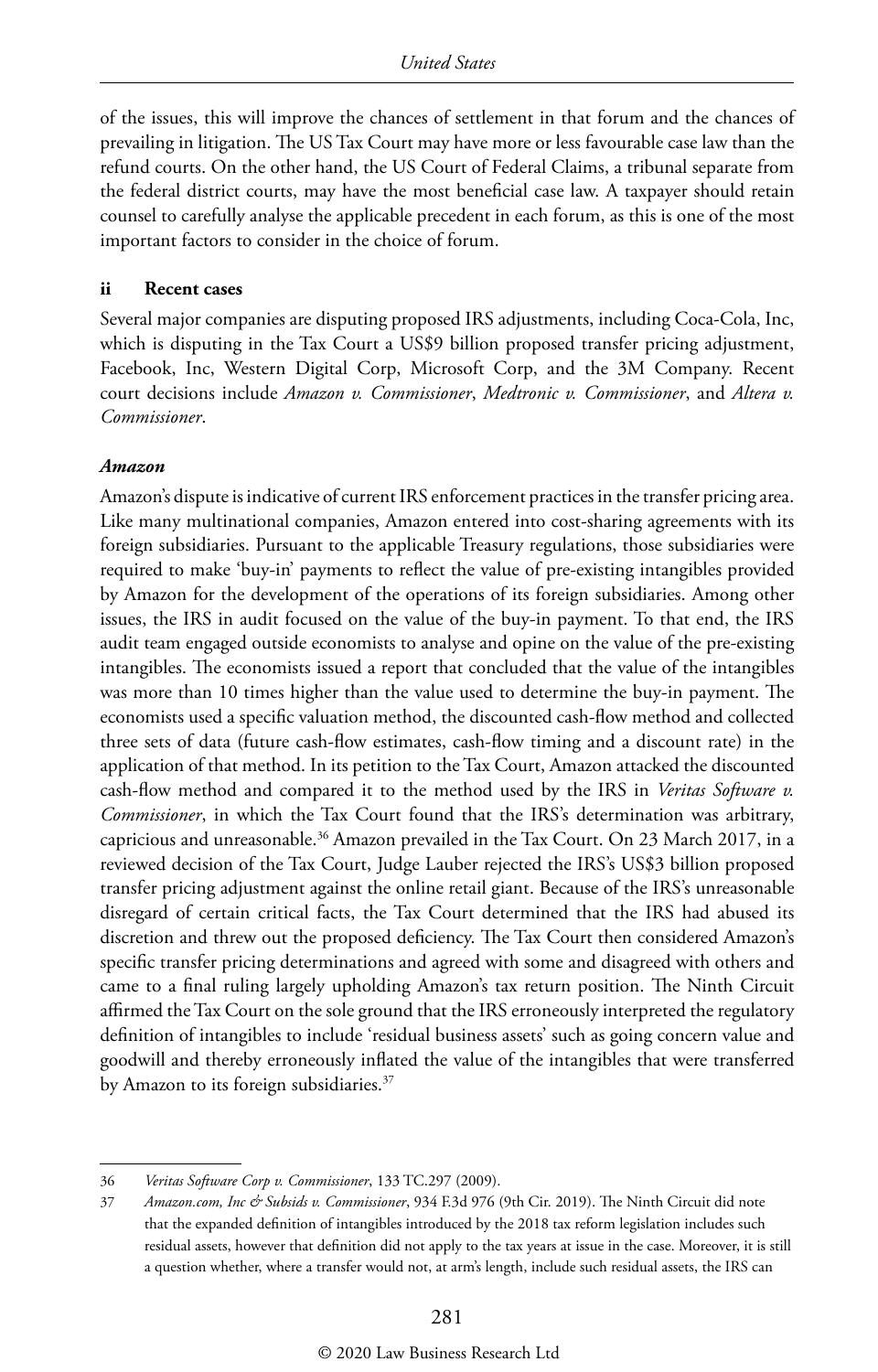#### *Medtronic*

In August 2018, the US Court of Appeals for the Eighth Circuit vacated and remanded a 2016 decision of the US Tax Court. The US Tax Court had ruled that the IRS had abused its discretion in determining its proposed transfer pricing adjustment, but also did not completely accept the taxpayer's methodology. Instead, the Tax Court fashioned its own solution in the US\$1.36 billion tax dispute. Medtronic, a Minnesota corporation, is a leading medical technology company, servicing clients around the world. Medtronic has an affiliate in Puerto Rico called MPROC that manufactures cardiac rhythm disease management and neurological devices and leads. In 2002, the IRS audited Medtronic. The Commissioner was concerned that Medtronic was shifting too much money to its affiliate, MPROC. Medtronic, in turn, agreed to lower the amount being shifted to the Puerto Rican affiliate. The agreement specified that the royalty rates for MPROC would be 44 per cent for devices and 26 per cent for leads. This agreement was memorialised in a memorandum of understanding (MOU). The Commissioner reviewed Medtronic's tax returns for 2003 and 2004 and agreed with how the MOU was being applied.

In 2007, the IRS again audited Medtronic and determined that Medtronic owed an additional US\$84 million because of a revision under the MOU. In 2009, the Commissioner determined that MPROC's royalty payments should be increased by another US\$455 million. Medtronic appealed this and in 2010, it was sent back to the Commissioner for re-examination at his request. In December 2010, after consulting with an expert, the Commissioner issued Medtronic a notice of deficiency for approximately US\$1 billion for 2005 and 2006. In July 2014, the Commissioner adjusted the deficiencies up to US\$1.36 billion.

The Tax Court had to determine whether the IRS had abused its discretion in proposing the deficiency. In its analysis there were two main considerations: whether the Commissioner abandoned a prior position; and whether the Commissioner's adjustments were unreasonable because they did not give enough credit to the work MPROC does. The Court found that because the Commissioner was not bound by positions taken in a previous year, the Commissioner had not abandoned the position taken. However, the Court sided with Medtronic in finding that the Commissioner's allocations were arbitrary, capricious and unreasonable, because the expert report that the Commissioner relied on to determine the allocations did not give the appropriate weight to MPROC's role in the production process. The IRS had determined that MPROC was merely a routine manufacturer and thus shifted 90 per cent of the income back to Medtronic. On the contrary, the Court determined that MPROC had significant independent responsibility, particularly with regard to quality control. This was especially important considering that the products being manufactured were medical technologies used in life or death situations. Thus, concluded the Tax Court, MPROC was far from an average manufacturer and the profits should not be allocated to the US parent as asserted by the IRS. However, the Tax Court did not accept the taxpayer's transfer pricing methodology and proceeded to evaluate the evidence before it to determine a different transfer price. Among other things, the Tax Court looked to the pricing of similar medical devices that the taxpayer and a third party agreed to in settlement of litigation.

require valuation of such transfers to include a valuation of residual business assets. See 'Amazon Prevails in Ninth Circuit – Government Opportunism Rejected', by Edward L Froelich, 16 September 2019, at www. mofo.com/resources/insights/190916-amazon-prevails-ninth-circuit.html.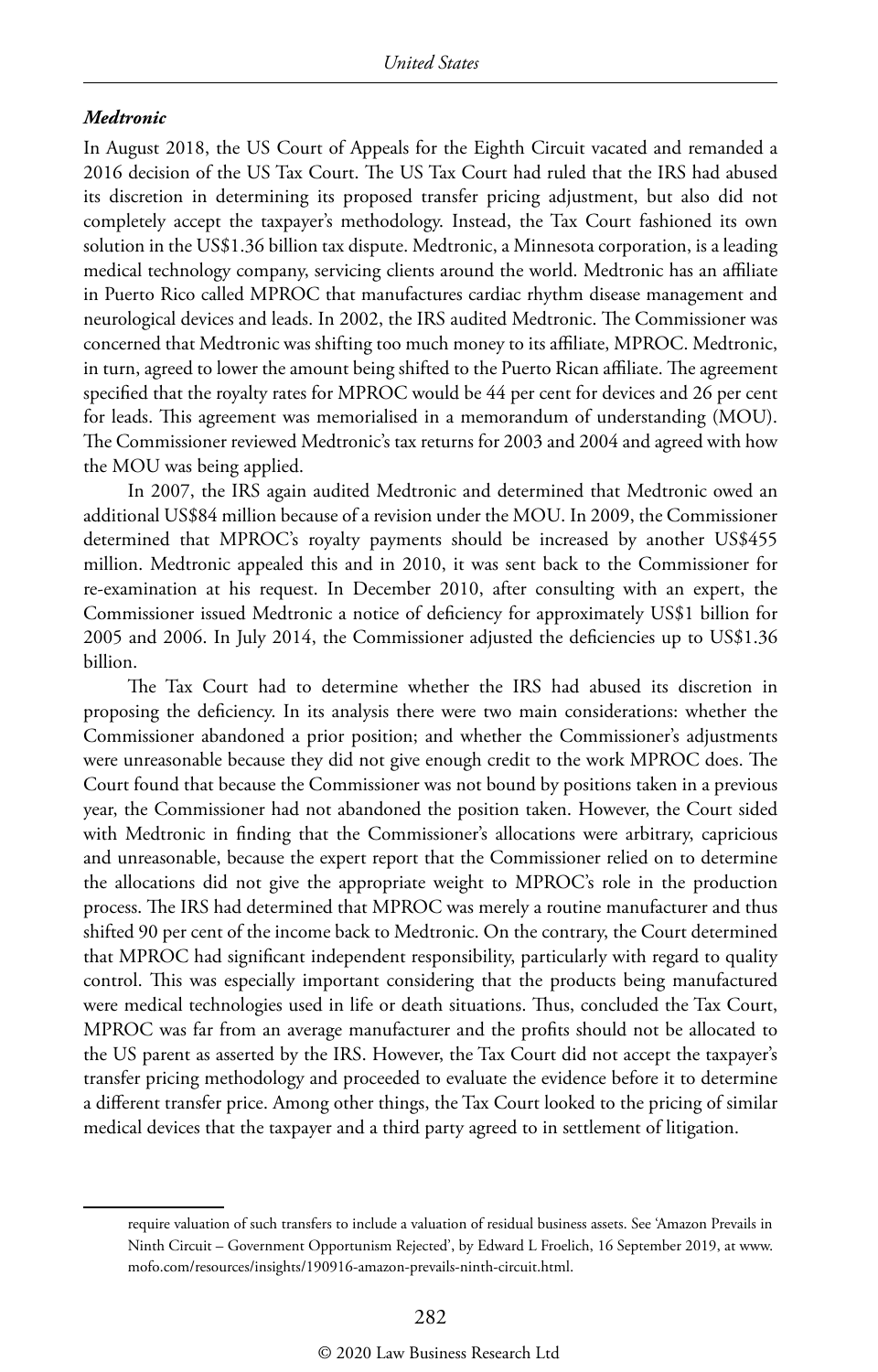The Court of Appeals vacated and remanded the case to the Tax Court. It held that the Tax Court did not adequately support its adoption of its methodology in light of the applicable Treasury regulations. It instructed the Tax Court to apply specific regulations, such as Treasury Regulation Section 1.482-1(d)(3)(ii)(A)(1), which requires a determination of comparability between the transaction at issue and the proposed comparable uncontrolled transaction. On remand, the Tax Court has considered retaining its own expert to assist it in developing its analysis and the parties are preparing for trial.

#### *Altera*

In this case, the US Tax Court invalidated final cost-sharing regulations which required parties to include stock-based compensation costs as costs to be shared in a CSA. In 2019, the Ninth Circuit, in a 2–1 panel decision, ultimately determined that the regulations were valid and satisfied certain statutory procedural requirements. While the issue was settled in the Ninth Circuit (barring a reversal by the Supreme Court), taxpayers residing in other circuits can continue to rely upon the Tax Court decision. The matter is currently pending before the Supreme Court, where the taxpayer has filed a petition for *certiorari*.

#### **VIII SECONDARY ADJUSTMENT AND PENALTIES**

As noted, the IRS is entitled to impose special transfer pricing penalties under Section 6662(e) of the Code. As with any other assertion of a tax liability, a taxpayer can seek a review of IRS appeals and settlement of any such penalty and can also dispute penalties in court.

#### **IX BROADER TAXATION ISSUES**

#### **i Diverted profits tax and other supplementary measures**

The United States does not impose a diverted profits tax (DPT). It is unclear whether payment of such a tax could support a foreign tax credit against any US tax liability of any taxpayer subject to a DPT because creditable tax must be in the nature of an income tax in the foreign jurisdiction.

Other measures have been adopted that could substantially affect transfer pricing structures, specifically significant tax-reform legislation effective on 1 January 2018. The legislation reduced the corporate tax rate from 35 per cent to 21 per cent. This reduction alone will cause many US multinationals to reassess their foreign structures and their transfer pricing arrangements. Given the competitive US rate, some multinationals may seek to locate income in the US by way of revised transfer pricing agreements. In addition to the rate reduction, the legislation introduced two new cross-border taxes: the base erosion and anti-abuse tax (BEAT) and the global intangible low-taxed income tax (GILTI). Both were created to combat base erosion conduct of US multinationals. In light of these taxes, US taxpayers will re-evaluate their foreign structures and intercompany agreements to minimise their exposure. Finally, a taxpayer-favourable tax change, the foreign-derived intangible income (FDII) provision encourages US taxpayers to keep IP in the United States. FDII reduces the tax rate on export income involving IP owned by the US corporation.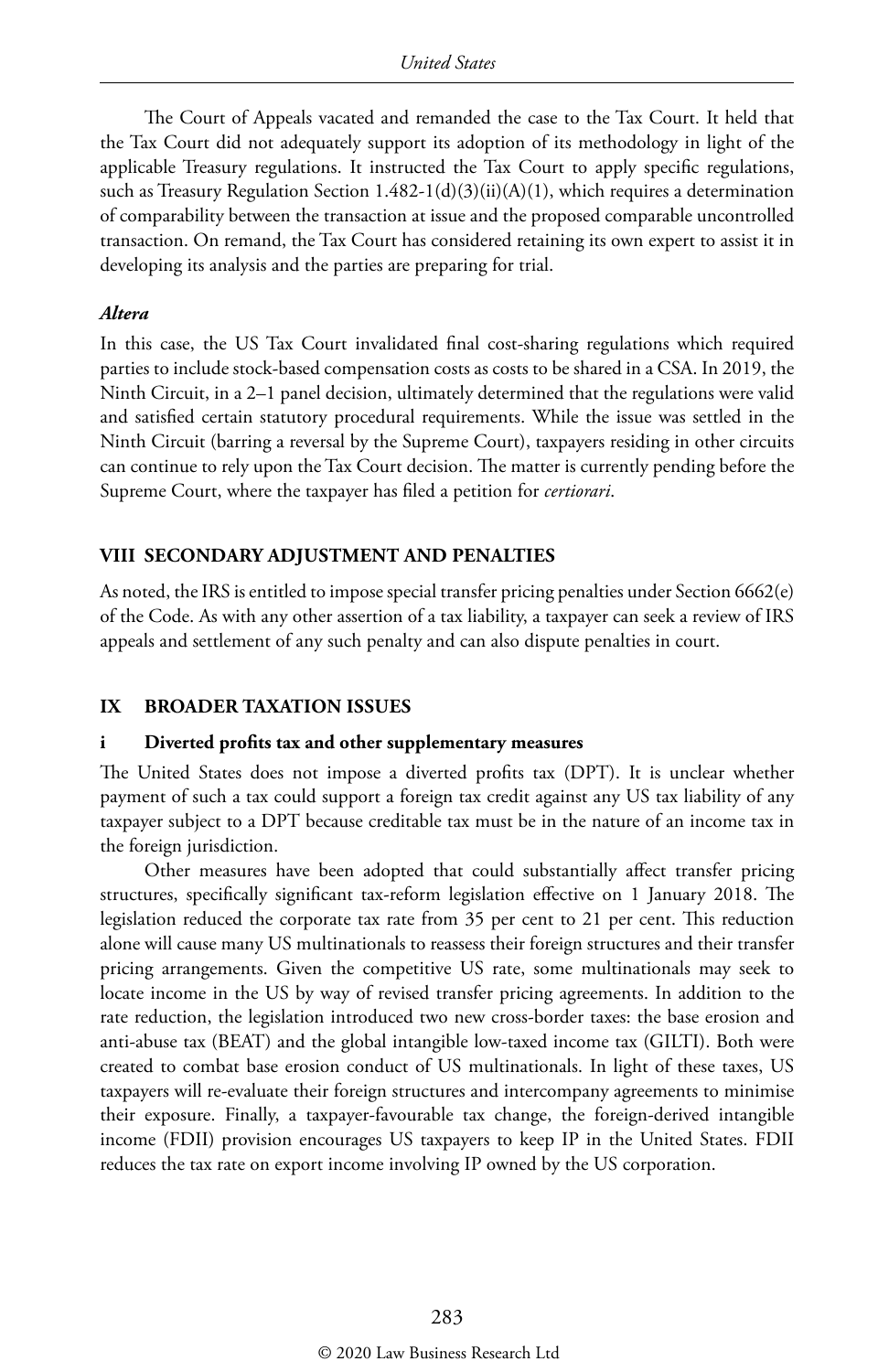#### **ii Double taxation**

Taxpayers can request the assistance of the US competent authority when the taxpayer believes that the actions of the United States or a treaty country result or will result in taxation in violation of treaty provisions. The US competent authority can assist taxpayers under the mutual agreement procedure articles of US tax treaties through consultations with the applicable foreign competent authorities but may also unilaterally act. The grant of the authority by the mutual agreement procedure articles of US tax treaties is separate from and in addition to the authority under the mutual agreement procedure articles for the US competent authority to consult generally with foreign competent authorities to resolve difficulties or doubts regarding treaty interpretation or application, irrespective of whether the consultation relates to a current matter involving a specific taxpayer.

There are two offices within the US competent authority: the Advance Pricing and Mutual Agreement (APMA) programme office, and the Treaty Assistance and Interpretation Team (TAIT) office. APMA handles issues relating to the business profits and associated enterprises articles of US tax treaties and will handle double taxation issues that arise as a result of an allocation made by the IRS under Section 482 or by a foreign tax authority under its own version of Section 482. TAIT handles issues arising under other articles of US tax treaties.

#### **iii Consequential impact for other taxes**

The United States does not impose value added tax or goods and services tax.

Transfer pricing adjustments proposed by the IRS typically propose a decrease in the value of the imported goods (which would result in a refund of duties to the importer). This is the opposite of what the customs agency, US Customs and Border Protection (CPB), typically proposes (i.e., higher import prices and therefore duties). In general, CPB will accept adjustments resulting in a refund of duties to the importer if certain criteria are met; for example, that a written transfer pricing determination policy has been adopted prior to importation and the policy takes into account Section 482 of the Code. CPB also encourages importers to report adjustments using its reconciliation programme, which allows for initial pricing to be provided to CPB with the understanding that it may be subject to change.

#### **X OUTLOOK AND CONCLUSIONS**

Cross-border transactions in general will remain a high priority for scrutiny and tax enforcement in the United States. Transfer pricing is probably the highest-priority issue within this general category of transactions. The IRS has already identified one type of transfer pricing transaction (inbound distributors) as a formal campaign audit issue but has also indicated that transfer pricing generally is a top enforcement issue.<sup>38</sup> The IRS Commissioner has publicly stated his desire to keep fighting taxpayers in what the IRS perceives to be abusive transfer pricing cases.

<sup>38</sup> As further evidence of this, on 12 January 2018, the Commissioner of the IRS Large Business and International Division (LB&I) issued memoranda with instructions on transfer pricing selection, including instructing examiners to suspend examination of new stock-based compensation issues in cost sharing arrangements and to obtain supervisory approval before changing taxpayers' selection of best transfer pricing method. The IRS is clearly focused on ensuring appropriate cases are brought to court.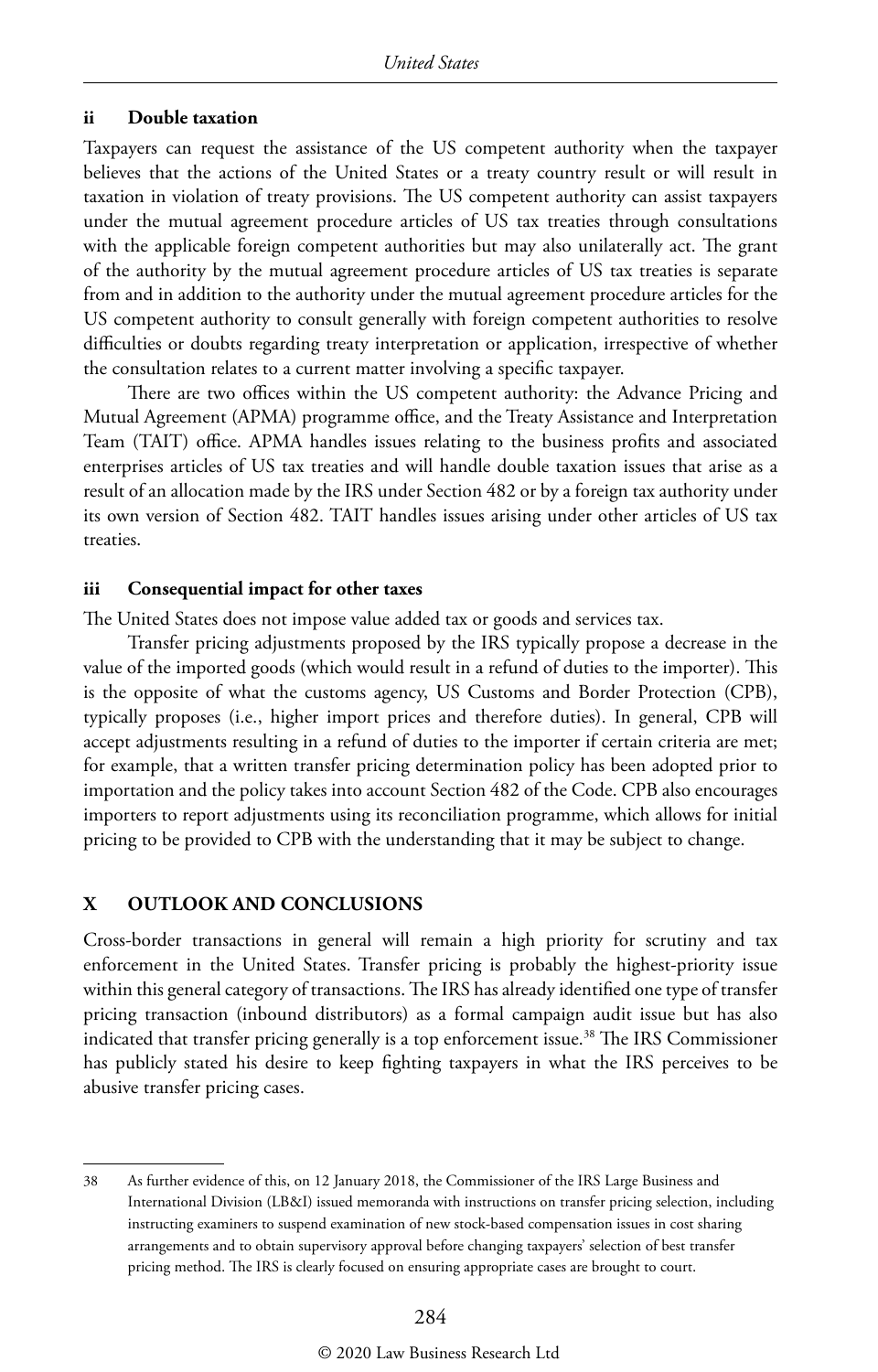Efforts by the Treasury and the IRS to curb what they perceive to be aggressive transfer pricing practices will continue to include guidance and audit and litigation. The latest priority guidance plan of the IRS, for example, lists guidance under Section 482 to implement tax reform. Further, guidance to IRS examining agents shows that the IRS plans to increase imposition of transfer pricing penalties under Section 6662(e).<sup>39</sup> Also, the US participation in the BEPS project will continue to form the landscape for transfer pricing, though the US has noted opposition to proposed digital taxation schemes.

<sup>39</sup> IRS Directive LB&I-04-0118-003, 'Instructions for Examiners on Transfer Pricing Issue Examination Scope – Appropriate Application of IRC Section 6662(e) Penalties', instructs examining agents to actively consider imposing the penalty where the taxpayer has failed to provide adequate, contemporaneous documentation on time.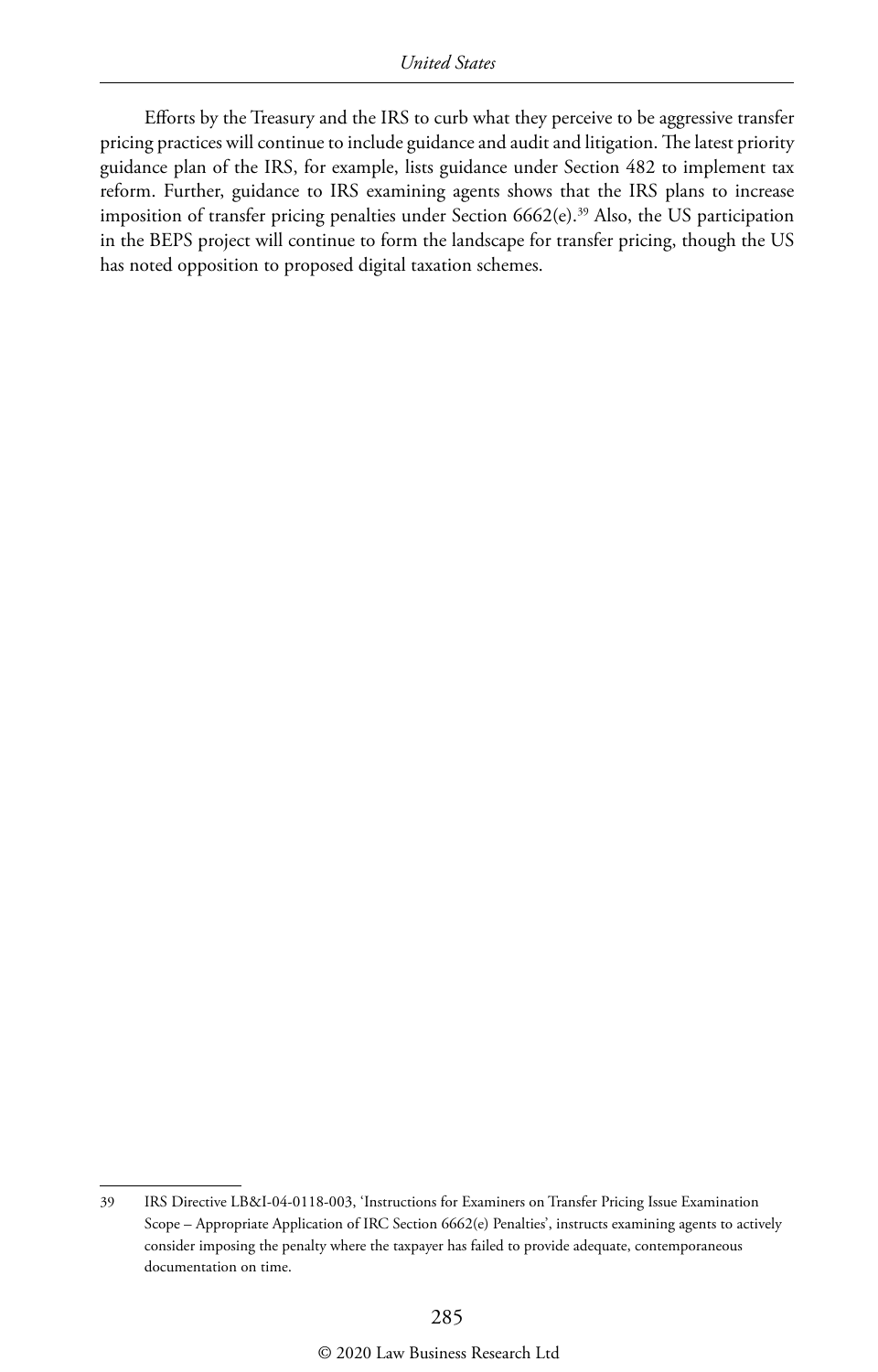#### **Appendix 1**

# ABOUT THE AUTHORS

#### **EDWARD FROELICH**

#### *Morrison & Foerster LLP*

Edward Froelich is of counsel in the Washington, DC office of Morrison & Foerster. Mr Froelich represents clients in audit and litigation on all federal tax issues. He is a former trial attorney of the Department of Justice Tax Division, where he litigated numerous cases, including complex corporate refund cases.

#### **JESSICA STERN**

#### *Morrison & Foerster LLP*

Jessica Stern is an associate in the San Francisco, CA office of Morrison & Foerster. Ms Stern has experience in dealing with a variety of federal tax matters, including capital markets transactions, real estate investment trusts, mergers and acquisitions, and tax controversy, including transfer pricing and international transactions.

#### **MORRISON & FOERSTER LLP**

2000 Pennsylvania Avenue, NW Suite 6000 Washington, DC 20006-1888 United States Tel: +1 202 887 1500 Fax: +1 202 887 0763 efroelich@mofo.com jstern@mofo.com www.mofo.com